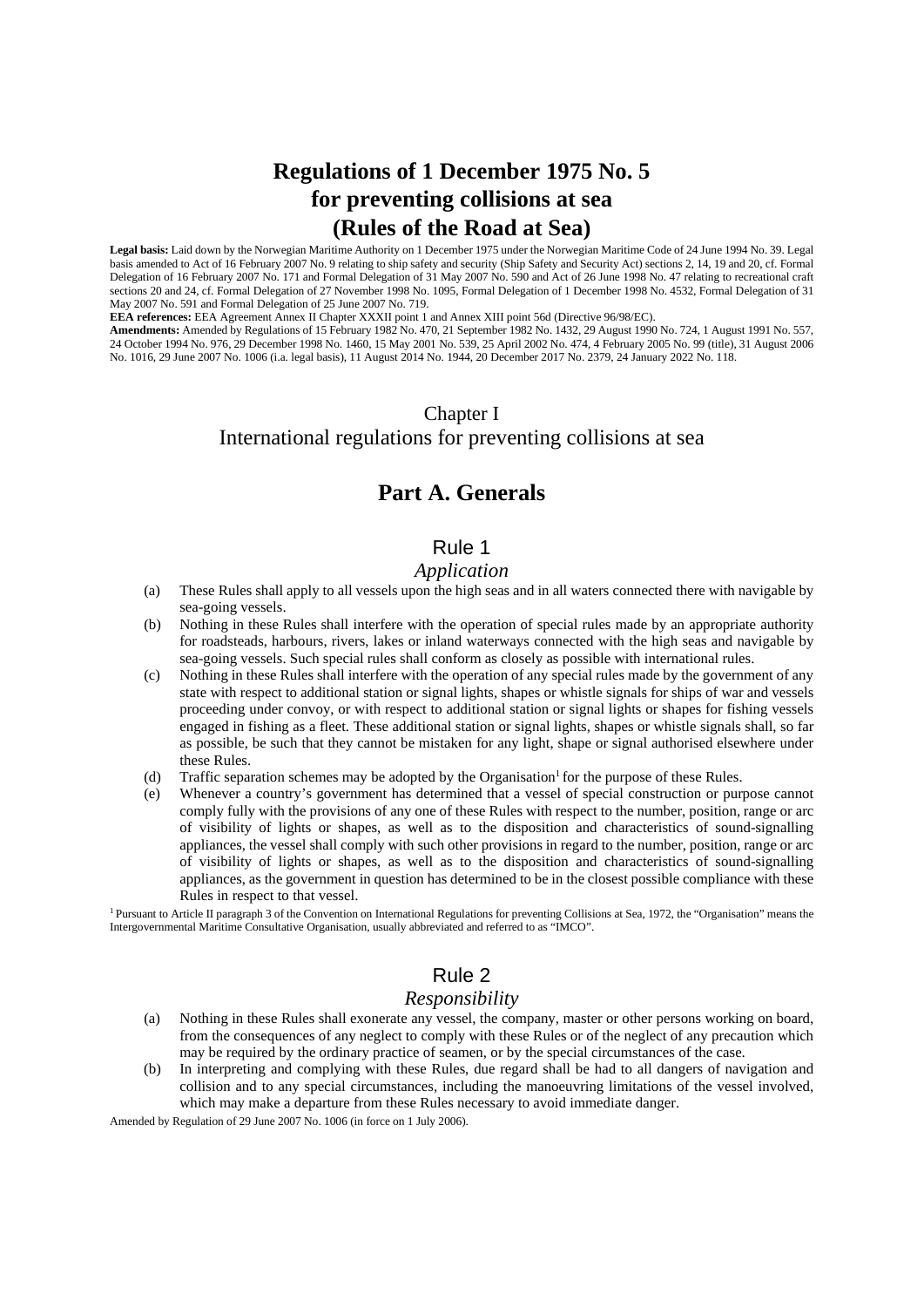### *General definitions*

For the purpose of these Rules, except where the context otherwise requires:

- (a) The word *vessel* includes every description of watercraft, including non-displacement craft, WIG craft and seaplanes, used or capable of being used as a means of transportation on water.
- (b) The term *power-driven vessel* means any vessel propelled by machinery.
- (c) The term *sailing vessel* means any vessel under sail provided that propelling machinery, if fitted, is not being used.
- (d) The term *vessel engaged in fishing* means any vessel fishing with nets, lines, trawls or other fishing apparatus which restrict manoeuvrability, but does not include a vessel fishing with trolling lines or other fishing apparatus which do not restrict manoeuvrability.
- (e) The word *seaplane* includes any aircraft designed to manoeuvre on water.
- (f) The term *vessel not under command* means a vessel which through some exceptional circumstance is unable to manoeuvre as required by these Rules and is therefore unable to keep out of the way of another vessel.
- (g) The term *vessel restricted in her ability to manoeuvre* means a vessel which from the nature of her work is restricted in her ability to manoeuvre as required by these Rules and is therefore unable to keep out of the way of another vessel.

The term *vessel restricted in her ability to manoeuvre* shall include, but not be limited to:

- (i) a vessel engaged in laying, servicing or picking up a navigation mark, submarine cable or pipeline;
- (ii) a vessel engaged in dredging, surveying or underwater operations;
- (iii) a vessel engaged in replenishment or transferring persons, provisions or cargo while underway;
- (iv) a vessel engaged in the launching or recovery of aircraft;
- (v) a vessel engaged in mineclearance operations;
- (vi) a vessel engaged in a towing operation such as severely restricts the towing vessel and her tow in their ability to deviate from their course.
- (h) The term *vessel constrained by her draught* means a power-driven vessel which, because of her draught in relation to the available depth and width of navigable water, is severely restricted in her ability to deviate from the course she is following.
- (i) The word *underway* means that a vessel is not at anchor, or made fast to the shore or aground.
- (j) The words *length* and *breadth* of a vessel mean her length overall and greatest breadth.
- (k) Vessels shall be deemed to be in sight of one another only when one can be observed visually from the other.
- (l) The term *restricted visibility* means any condition in which visibility is restricted by fog, mist, falling snow, heavy rainstorms, sandstorms or any other similar causes.
- (m) The term *Wing-In-Ground (WIG) craft* means a multimodal craft which, in its main operational mode, flies in close proximity to the surface by utilising surface-effect action.
- n) The word *mile* means nautical mile (1852 metres).

Amended by Regulation of 31 August 2006 No. 1016.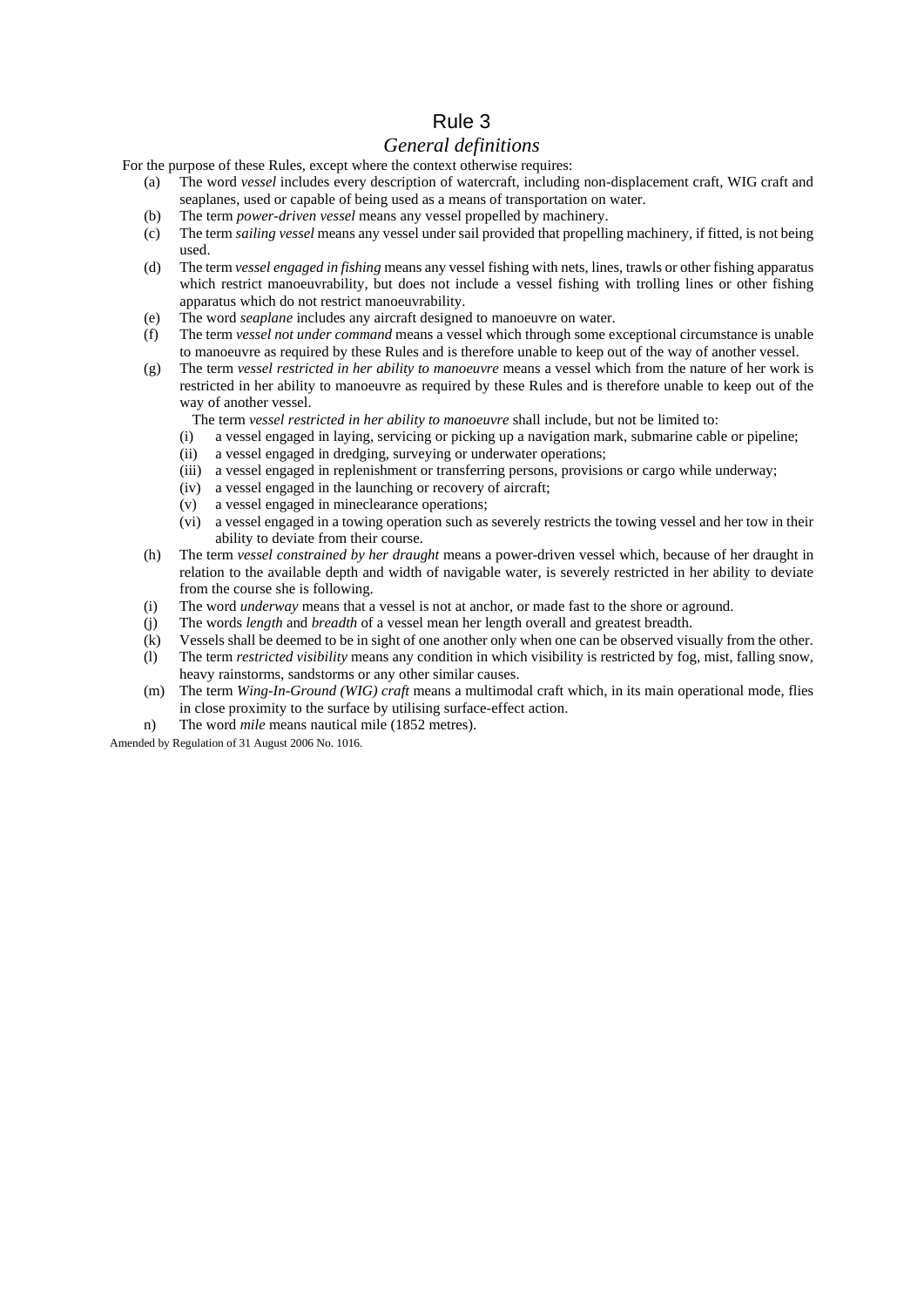# **Part B. Steering and sailing rules Section I. Conduct of vessels in any condition of visibility**

### Rule 4

### *Application*

Rules in Section I apply to any condition of visibility.

## Rule 5

#### *Look-out*

Any vessel shall at all times maintain a proper look-out by sight and hearing as well as by all available means appropriate in the prevailing circumstances and conditions so as to make a full appraisal of the situation and of the risk of collision.

### Rule 6

#### *Safe speed*

Any vessel shall at all times proceed at a safe speed so that she can take proper and effective action to avoid collision and be stopped within a distance appropriate to the prevailing circumstances and conditions.

In determining a safe speed the following factors shall be among those taken into account:

- (a) By all vessels:
	- (i) the state of visibility;
	- (ii) the traffic density including concentrations of fishing vessels or any other vessels;
	- (iii) the manoeuvrability of the vessel with special reference to stopping distance and turning ability in the prevailing conditions;
	- (iv) at night the presence of background light such as from shore lights or from back scatter of her own lights;
	- (v) the state of wind, sea and current, and the proximity of navigational hazards;
	- (vi) the draught in relation to the available depth of water.
- (b) Additionally, by vessels with operational radar:
	- (i) the characteristics, efficiency and limitations of the radar equipment;
	- (ii) any constraints imposed by the radar range scale in use;
	- (iii) the effect on radar detection of the sea state, weather and other sources of interference;
	- (iv) the possibility that small vessels, ice and other floating objects may not be detected by radar at an adequate range;
	- (v) the number, location and movement of vessel detected by radar;
	- (vi) the more exact assessment of the visibility that may be possible when radar is used to determine the range of vessels or other objects in the vicinity.

### Rule 7

### *Risk of collision*

- (a) Any vessel shall use all available means appropriate to the prevailing circumstances and conditions to determine if risk of collision exists. If there is any doubt, such risk shall be deemed to exist.
- (b) Proper use shall be made of radar equipment if fitted and operational, including long-range scanning to obtain early warning of risk of collision and radar plotting or equivalent systematic observation of detected objects.
- (c) Assumptions shall not be made on the basis of scanty information, especially scanty radar information.
- (d) In determining if risk of collision exists, the following considerations shall be among those taken into account:
	- (i) such risk shall be deemed to exist if the compass bearing of an approaching vessel does not appreciably change;
	- (ii) such risk may sometimes exist even when an appreciable bearing change is evident, particularly when approaching a very large vessel or a tow or when approaching a vessel at close range.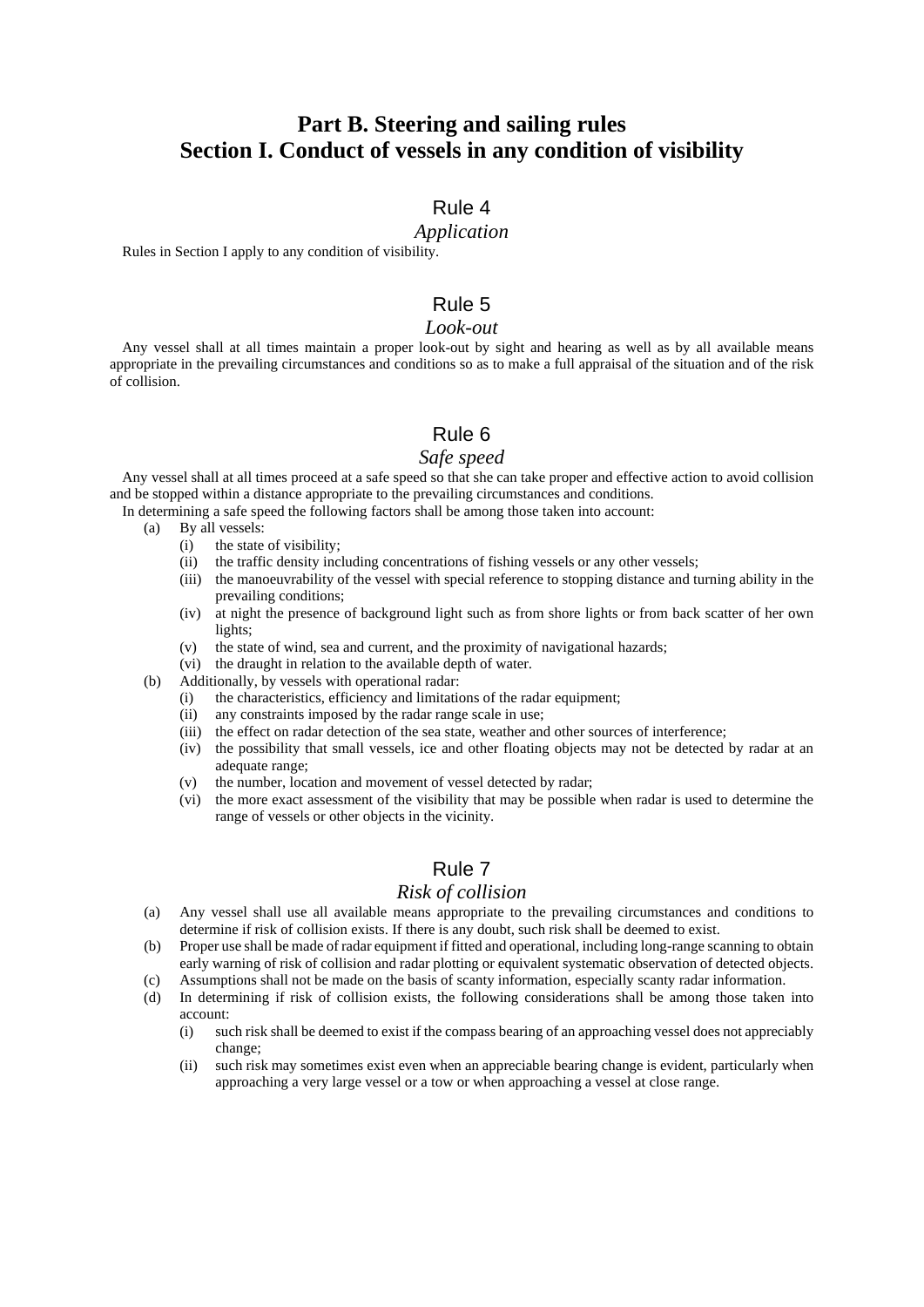### *Action to avoid collision*

- (a) Any action taken to avoid collision shall be taken in accordance with the rules of this Part and, if the circumstances of the case admit, be positive, made in ample time and with due regard to the observance of good seamanship.
- (b) Any alteration of course and/or speed to avoid collision shall, if the circumstances of the case admit, be large enough to be readily apparent to another vessel observing visually or by radar. A succession of small alterations of course and/or speed should be avoided.
- (c) If there is sufficient sea room, alteration of course alone may be the most effective action to avoid a closequarters situation provided that it is made in good time, is substantial and does not result in another closequarters situation.
- (d) Action taken to avoid collision with another vessel shall be such as to result in passing at a safe distance. The effectiveness of the action shall be carefully checked until the other vessel is finally past and clear.
- (e) If necessary to avoid collision or allow more time to assess the situation, a vessel shall slacken her speed or take all way off by stopping or reversing her means of propulsion.
- (f) (i) A vessel which, by any of these Rules, is required not to impede the passage or safe passage of another vessel shall, when required by the circumstances of the case, take early action to allow sufficient sea room for the safe passage of the vessel.
	- (ii) A vessel required not to impede the passage or safe passage of another vessel is not relieved of this obligation if approaching the other vessel so as to involve risk of collision and shall, when taking action, have full regard to the action which may be required by the rules of this part.
	- (iii) A vessel the passage of which is not to be impeded remains fully obliged to comply with the rules of this part when the two vessels are approaching one another so as to involve risk of collision.

Amended by Regulation of 31 August 2006 No. 1016.

## Rule 9

#### *Narrow channels*

- (a) A vessel proceeding along the course of a narrow channel or fairway shall keep as near to the outer limit of the channel or fairway which lies on her starboard side as is safe and practicable.
- (b) A vessel of less than 20 metres in length or a sailing vessel shall not impede the passage of a vessel which can navigate safely only within a narrow channel or fairway.
- (c) A vessel engaged in fishing shall not impede the passage of any other vessel navigating within a channel or fairway.
- (d) A vessel shall not cross a narrow channel or fairway if such crossing impedes the passage of a vessel which can navigate safely only within such channel or fairway. The latter vessel may use the sound signal prescribed in Rule 34 paragraph (d) if in doubt as to the intention of the crossing vessel.
- (e) (i) In a narrow channel or fairway when overtaking can take place only if the vessel to be overtaken has to take action to permit safe passing, the vessel intending to overtake shall indicate her intention by sounding the appropriate signal prescribed in Rule 34 subparagraph (c) (i). The vessel to be overtaken shall, if in agreement, sound an appropriate signal as prescribed in Rule 34 subparagraph (c) (ii) and take steps to permit safe passing. If in doubt she may sound the signals prescribed in Rule 34 paragraph (d).
	- (ii) This Rule does not relieve the overtaking vessel of her obligation under Rule 13.
- (f) A vessel nearing a bend or an area of a narrow channel or fairway where other vessels may be obscured by an intervening obstruction shall navigate with particular alertness and caution and shall sound the appropriate signal prescribed in Rule 34 paragraph (e).
- (g) Any vessel shall, if the circumstances of the case admit, avoid anchoring in a narrow channel.

Amended by Regulation of 31 August 2006 No. 1016.

### Rule 10

#### *Traffic separation schemes*

- (a) This Rule applies to traffic separation schemes adopted by the Organisation<sup>1</sup> and does not relive any vessel of her obligation under any other Rule.
- (b) A vessel using a traffic separation scheme shall:
	- (i) proceed in the appropriate traffic lane in the general direction of traffic flow for that lane;
	- (ii) so far as practicable keep clear of a traffic separation line or separation zone;
	- (iii) normally join or leave a traffic lane at the termination of the lane, but when joining or leaving from either side shall do so at as small an angle to the general direction of traffic flow as practicable.
- (c) A vessel shall, so far as practicable, avoid crossing traffic lanes, but if obliged to do so shall cross on a heading as nearly as practicable at right angles to the general direction of traffic flow.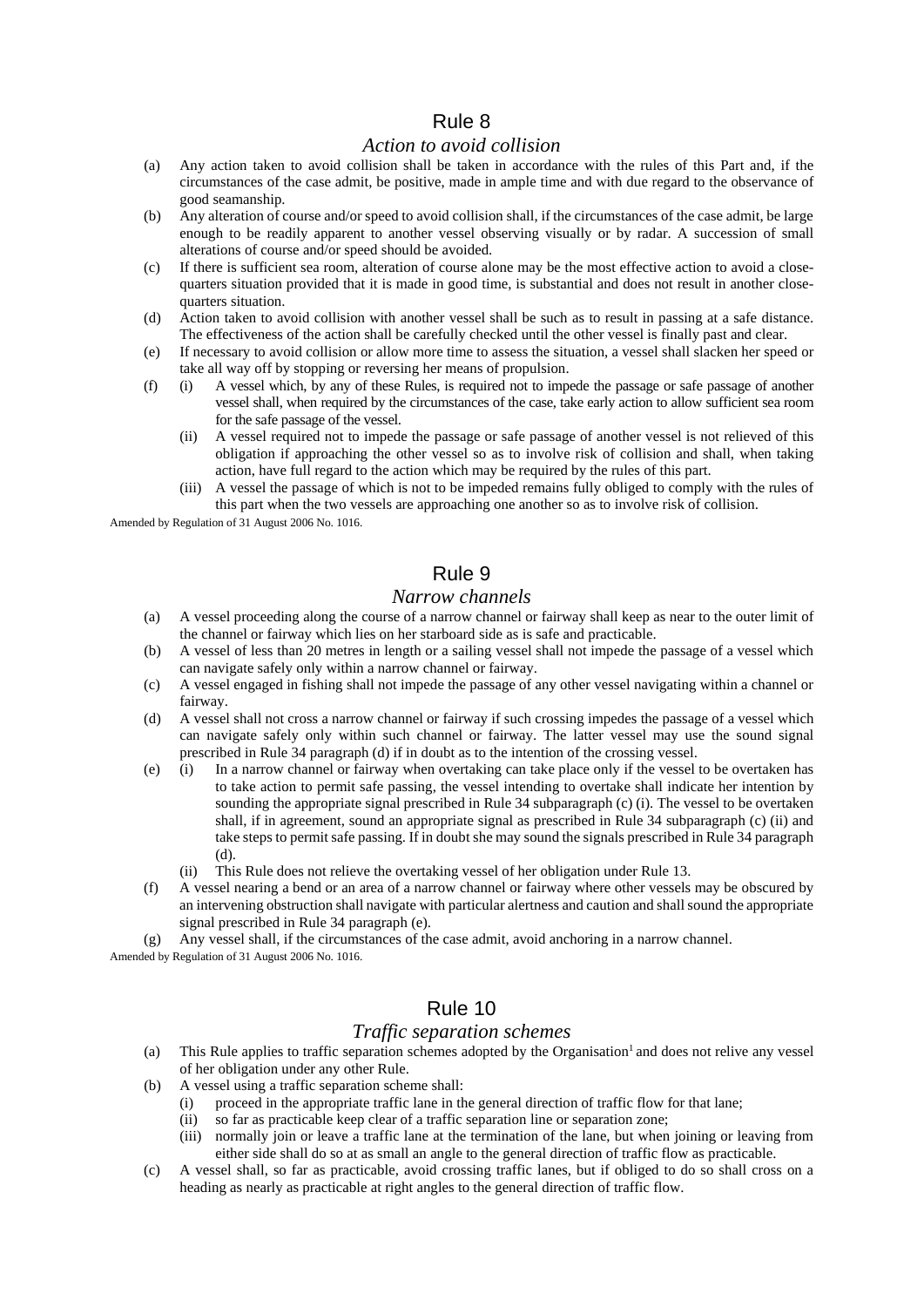- (d) (i) A vessel shall not use inshore traffic zones when she can safely use the appropriate traffic lane within the adjacent traffic separation scheme. However, vessels of less than 20 metres in length, sailing vessels and vessels engaged in fishing may use the inshore traffic zone.
	- (ii) Notwithstanding subparagraph (d) (i), a vessel may use an inshore traffic zone when en route to or from a port, offshore installation or structure, pilot station or any other place situated within the inshore traffic zone, or to avoid immediate danger.
- (e) A vessel other than a crossing vessel or a vessel joining or leaving a lane, shall not normally enter a separation zone or cross a separation line except:
	- (i) in case of emergency to avoid immediate danger;
	- (ii) to engage in fishing within a separation zone.
- (f) A vessel navigating in areas near the terminations of traffic separation schemes shall do so with particular caution.
- (g) A vessel shall so far as practicable avoid anchoring in a traffic separation scheme or in areas near its terminations.
- (h) A vessel not using a traffic separation scheme shall avoid it by as wide a margin as is practicable.
- (i) A vessel engaged in fishing shall not impede the passage of any vessel following a traffic lane.
- (j) A vessel of less than 20 metres in length or a sailing vessel shall not impede the safe passage of a powerdriven vessel following a traffic lane.
- (k) A vessel restricted in her ability to manoeuvre when engaged in an operation for the maintenance of safety of navigation in a traffic separation scheme is exempted from complying with this Rule to the extent necessary to carry out the operation.
- (l) A vessel restricted in her ability to manoeuvre when engaged in an operation for the laying, servicing or picking up of a submarine cable, within a traffic separation scheme, is exempted from complying with this Rule to the extent necessary to carry out the operation.

Amended by Regulation of 31 August 2006 No. 1016. 1 See footnote 1 to Rule 1.

## **Section II. Conduct of vessels in sight of one another**

### Rule 11

#### *Application*

Rules in Section II apply to vessels in sight of one another.

### Rule 12

#### *Sailing vessels*

- (a) When two sailing vessels are approaching one another, so as to involve risk of collision, one of them shall keep out of the way of the other as follows:
	- (i) when each has the wind on a different side, the vessel which has the wind on the port side shall keep out of the way of the other;
	- (ii) when both have the wind on the same side, the vessel which is to windward shall keep out of the way of the vessel which is to leeward;
	- (iii) if a vessel with the wind on the port side sees a vessel to windward and cannot determine with certainty whether the other vessel has the wind on the port or on the starboard side, she shall keep out of the way of the other.
- (b) For the purposes of this Rule the windward side shall be deemed to be the side opposite to that on which the mainsail is carried or, in the case of a square-rigged vessel, the side opposite to that on which the largest fore-and-aft sail is carried.

### Rule 13

### *Overtaking*

- (a) Notwithstanding anything contained in the Rules of Part B, Sections I and II, any vessel overtaking any other shall keep out of the way of the vessel being overtaken.
- (b) A vessel shall be deemed to be overtaking when coming up with another vessel from a direction more than 22.5 degrees abaft her beam, that is, in such a position with reference to the vessel she is overtaking, that at night she would be able to see only the stern light of that vessel but neither of her sidelights.
- (c) When a vessel is in any doubt as to whether she is overtaking another, she shall assume that this is the case and act accordingly.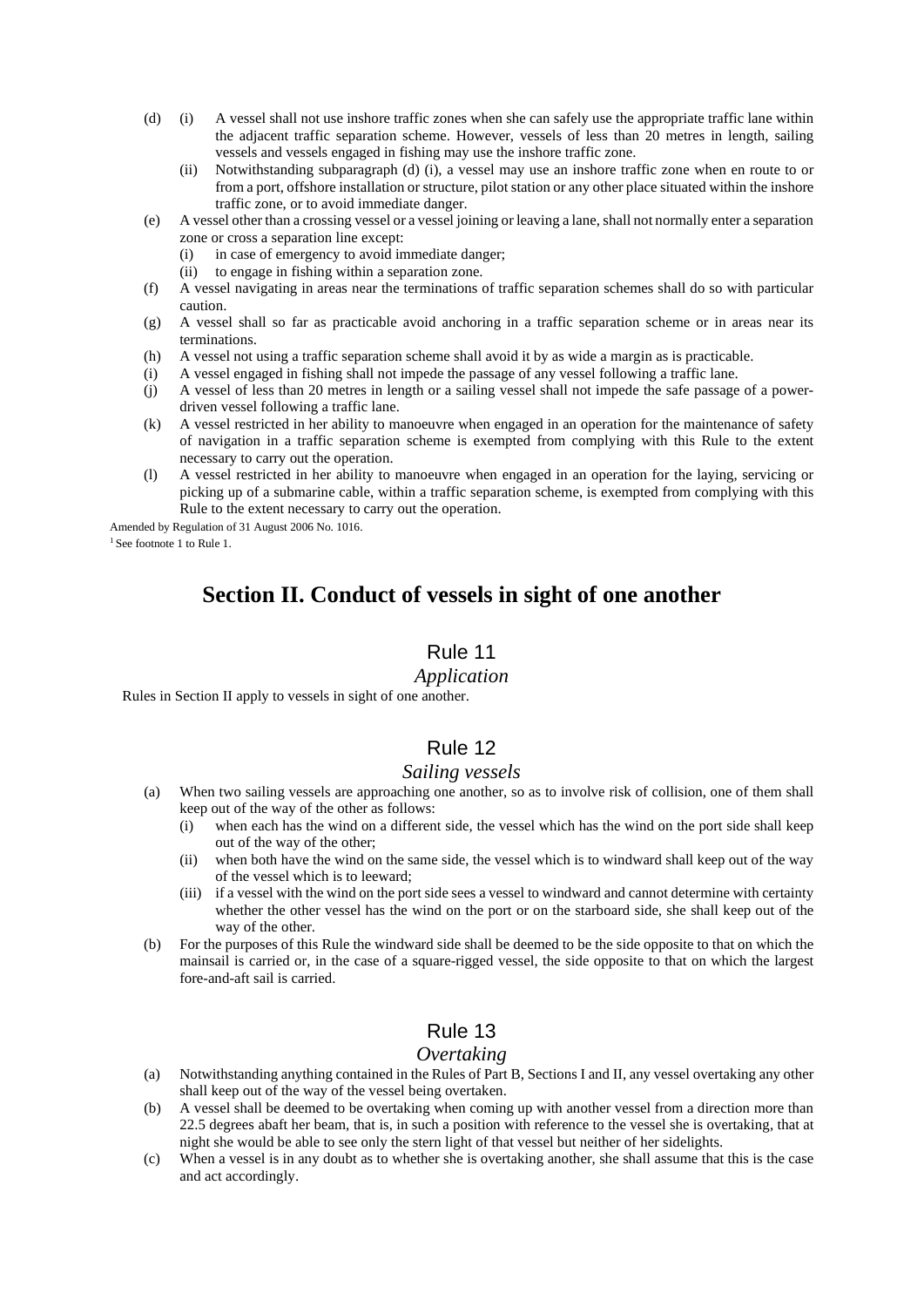(d) Any subsequent alteration of the bearing between the two vessels shall not make the overtaking vessel a crossing vessel within the meaning of these Rules, or relieve her of the duty of keeping clear of the overtaken vessel until she is finally past and clear.

### Rule 14

### *Head-on situation*

- (a) When two power-driven vessels are meeting on reciprocal or nearly reciprocal courses so as to involve risk of collision, each shall alter her course to starboard so that each shall pass on the port side of the other.
- (b) Such a situation shall be deemed to exist when a vessel sees the other ahead or nearly ahead and by night she could see the masthead lights of the other in a line or nearly in a line and/or both sidelights and by day she observes the corresponding aspect of the other vessel.
- (c) When a vessel is in any doubt as to whether such a situation exists, she shall assume that it does exist and act accordingly.

### Rule 15

#### *Crossing situation*

When two power-driven vessels are crossing so as to involve risk of collision, the vessel which has the other on her own starboard side shall keep out of the way and shall, if the circumstances of the case admit, avoid crossing ahead of the other vessel.

### Rule 16

#### *Action by give-way vessel*

Every vessel which is directed to keep out of the way of another vessel shall, so far as possible, take early and substantial action to keep well clear.

### Rule 17

#### *Action by stand-on vessel*

- (a) (i) Where one of two vessels is to keep out of the way, the other shall keep her course and speed.
	- (ii) The latter vessel may however take action to avoid collision by her manoeuvre alone, as soon as it becomes apparent to her that the vessel required to keep out of the way is not taking appropriate action in compliance with these Rules.
- (b) When, from any cause, the vessel required to keep her course and speed finds herself so close that collision cannot be avoided by the action of the give-way vessel alone, she shall take such action as will best aid to avoid collision.
- (c) A power-driven vessel which takes action in a crossing situation in accordance with subparagraph (a) (ii) of this Rule to avoid collision with another power-driven vessel shall, if the circumstances of the case admit, not alter course to port for a vessel on her own port side.
- (d) This Rule does not relieve the give-way vessel of her obligation to keep out of the way.

### Rule 18

#### *Responsibilities between vessels*

Except where Rules 9, 10 and 13 otherwise require:

- (a) A power-driven vessel underway shall keep out of the way of:
	- (i) a vessel not under command;
	- (ii) a vessel restricted in her ability to manoeuvre;
	- (iii) a vessel engaged in fishing;
	- (iv) a sailing vessel.
- (b) A sailing vessel underway shall keep out of the way of:
	- (i) a vessel not under command;
	- (ii) a vessel restricted in her ability to manoeuvre;
	- (iii) a vessel engaged in fishing.
- (c) A vessel engaged in fishing when underway shall, so far as possible, keep out of the way of:
	- (i) a vessel not under command;
	- (ii) a vessel restricted in her ability to manoeuvre.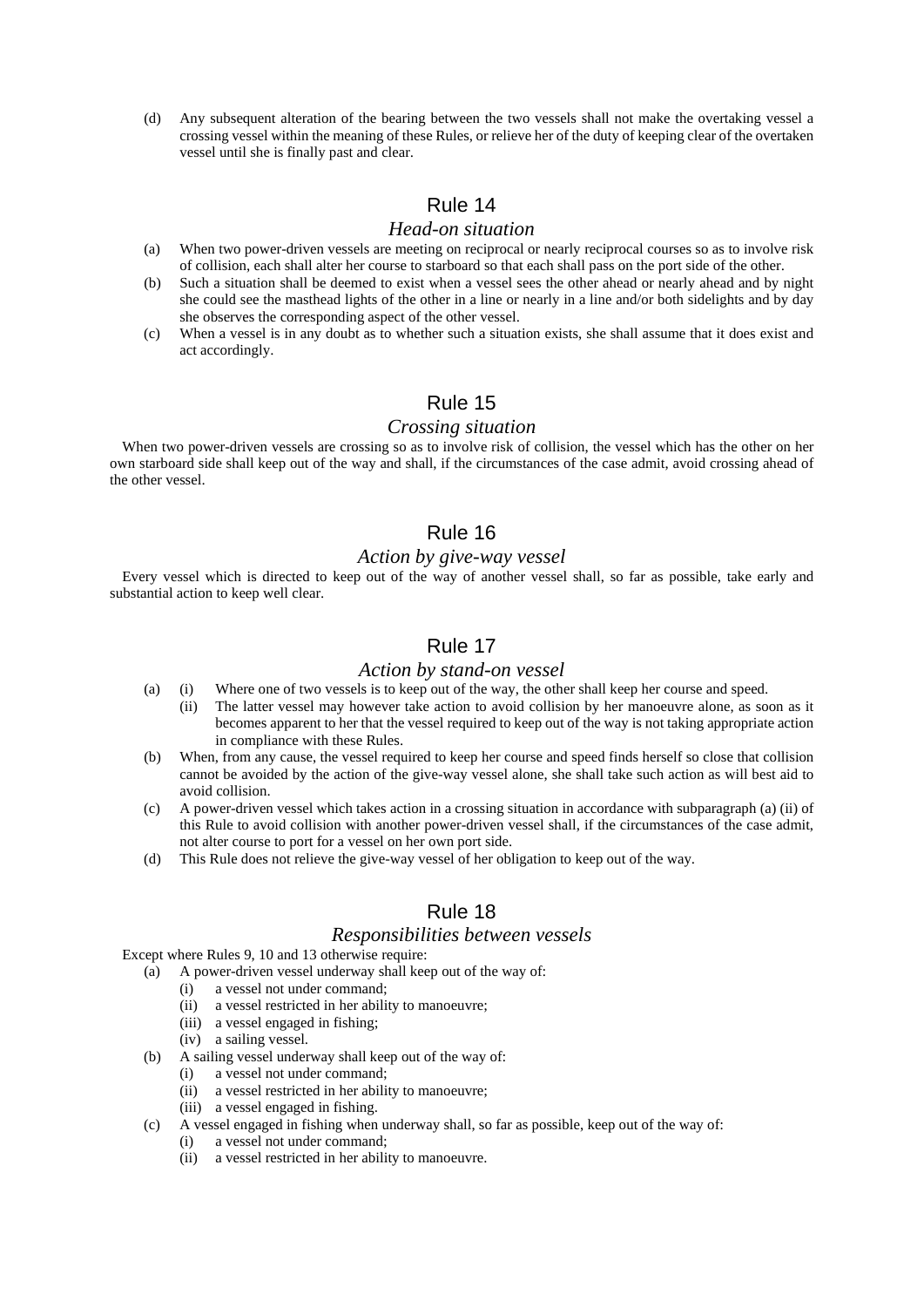- (d) (i) Any vessel other than a vessel not under command or a vessel restricted in her ability to manoeuvre shall, if the circumstances of the case admit, avoid impeding the safe passage of a vessel constrained by her draught, exhibiting the signals in Rule 28.
	- (ii) A vessel constrained by her draught shall navigate with particular caution having full regard to her special condition.
- (e) A seaplane on the water shall, in general, keep well clear of all vessels and avoid impeding their navigation.
- In circumstances, however, where risk of collision exists, she shall comply with the Rules of this Part. f) (i) A WIG craft when taking-off, landing and in flight near the surface shall keep well clear of all other
	- vessels and avoid impeding their navigation.
		- (ii) A WIG craft operating on the water surface shall comply with the Rules of this Part as a power-driven vessel.

Amended by Regulation of 31 August 2006 No. 1016.

# **Section III. Conduct of vessels in restricted visibility**

### Rule 19

### *Conduct of vessels in restricted visibility*

- (a) This Rule applies to vessels not in sight of one another when navigating in or near an area of restricted visibility.
- (b) Any vessel shall proceed at a safe speed adapted to the prevailing circumstances and conditions of restricted visibility. A power-driven vessel shall have her engines ready for immediate manoeuvre.
- (c) Any vessel shall have due regard to the prevailing circumstances and conditions of restricted visibility when complying with the Rules of Section I of this Part.
- (d) A vessel which detects by radar alone the presence of another vessel, shall determine if a close-quarters situation is developing and/or risk of collision exists. If so, she shall take avoiding action in ample time. When such action consists of an alteration of course, so far as possible the following shall be avoided:
	- (i) an alteration of course to port for a vessel forward of the beam, other than for a vessel being overtaken; (ii) an alteration of course towards a vessel abeam or abaft the beam.
- (e) Except where it has been determined that a risk of collision does not exist, any vessel which hears apparently forward of her beam the fog signal of another vessel, or which cannot avoid a close-quarters situation with another vessel forward of her beam, shall reduce her speed to the minimum at which she can be kept on her course. She shall if necessary take all her way off and in any event navigate with extreme caution until danger of collision is over.

# **Part C. Lights and shapes**

### Rule 20

### *Application*

- (a) Rules in this Part shall be complied with in all weathers.
- (b) The Rules concerning lights shall be complied with from sunset to sunrise. During such times no other lights shall be exhibited, except such lights as cannot be mistaken for the lights specified in these Rules and do not impair their visibility or distinctive character, or interfere with the keeping of a proper look-out.
- (c) The lights prescribed by these Rules shall, if carried, also be exhibited from sunrise to sunset in restricted visibility and may be exhibited in all other circumstances when it is deemed necessary.
- (d) The Rules concerning shapes shall be complied with by day.
- (e) The lights and shapes specified in these Rules shall comply with the provisions of Annex I to these Rules.

## Rule 21

### *Definitions*

- (a) *Masthead light* means a white light placed over the fore and aft centreline of the vessel showing an unbroken light over an arc of the horizon of 225 degrees and so fixed as to show the light from right ahead to 22.5 degrees abaft the beam on either side of the vessel.
- (b) *Sidelights* means a green light on the starboard side and a red light on the port side each showing an unbroken light over an arc of the horizon of 112.5 degrees and so fixed as to show the light from right ahead to 22.5 degrees abaft the beam on its respective side. In a vessel of less than 20 metres in length the sidelights may be combined in one lantern carried on the fore and aft centreline of the vessel.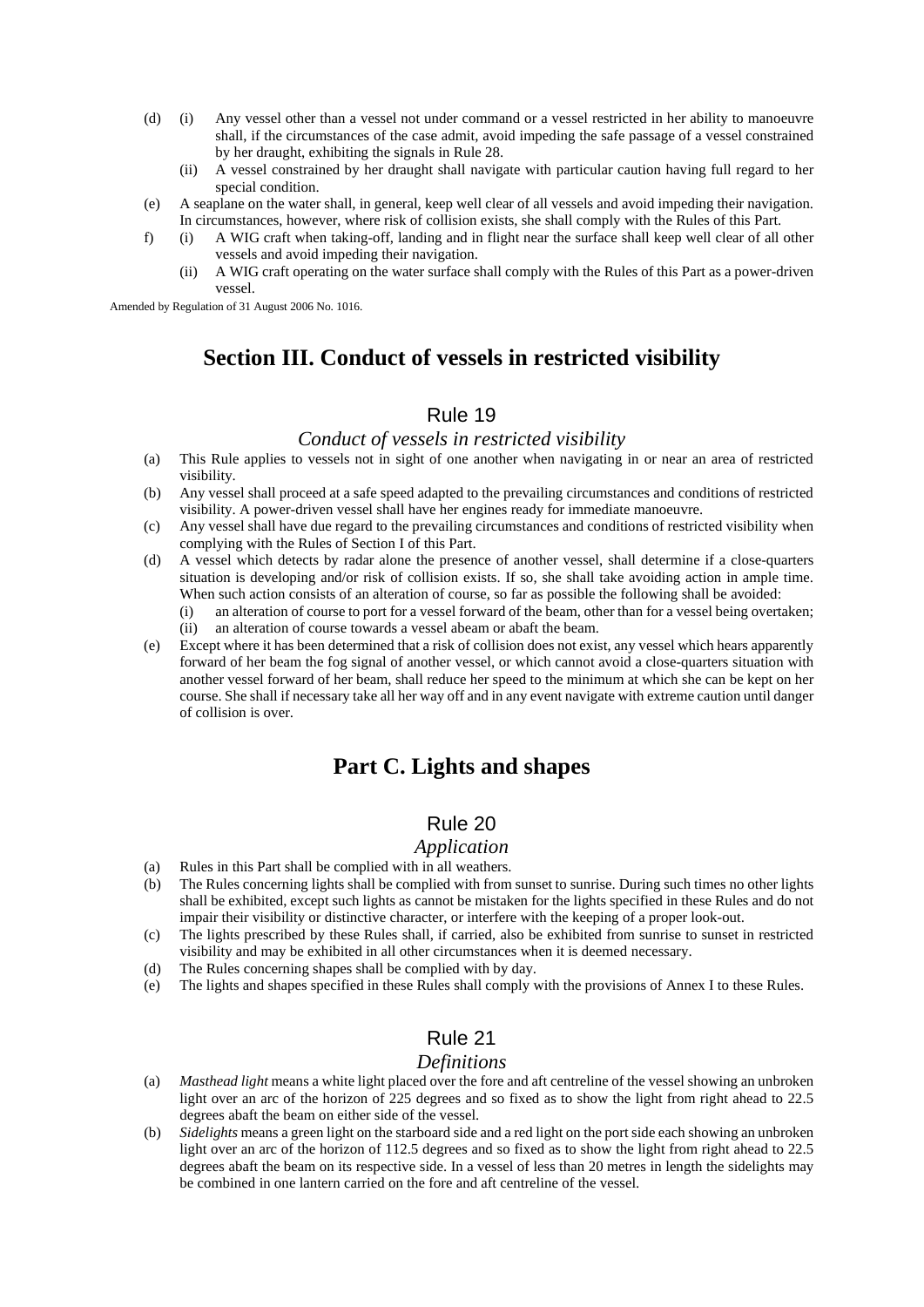- (c) *Stern light* means a white light placed as nearly as practicable at the stern showing an unbroken light over an arc of the horizon of 135 degrees and so fixed as to show the light 67.5 degrees from right aft on each side of the vessel.
- (d) *Towing light* means a yellow light having the same characteristics as the "stern light" defined in paragraph (c) of this Rule.
- (e) *All round light* means a light showing an unbroken light over an arc of the horizon of 360 degrees.
- (f) *Flashing light* means a light flashing at regular intervals at a frequency of 120 flashes or more per minute.

### *Visibility of lights*

The lights prescribed in these Rules shall have an intensity as specified in Section 8 of Annex I to these Rules, so as to be visible at the following minimum ranges:

- (a) In vessels of 50 metres or more in length:
	- a masthead light, 6 miles;
	- a sidelight, 3 miles;
	- a stern light, 3 miles;
	- a towing light, 3 miles;
	- a white, red, green or yellow all-round light, 3 miles.
- (b) In vessels of 12 metres or more in length, but less than 50 metres in length:
	- a masthead light, 5 miles; except that where the length of the vessel is less than 20 metres, 3 miles;
		- a sidelight, 2 miles;
		- a stern light, 2 miles;
		- a towing light, 2 miles;
	- a white, red, green or yellow all-round light, 2 miles.
- (c) In vessels of less than 12 metres in length:
	- a masthead light, 2 miles;
	- a sidelight, 1 mile;
	- a stern light, 2 miles;
	- a towing light, 2 miles;
	- a white, red, green or yellow all-round light, 2 miles.
- (d) In inconspicuous, partly submerged vessels or objects being towed:
	- a white all-round light, 3 miles.

## Rule 23

#### *Power-driven vessels underway*

- (a) A power-driven vessel underway shall exhibit:
	- (i) a masthead light forward;
	- (ii) a second masthead light abaft of and higher than the forward one. A vessel of less than 50 metres in length shall not be obliged to exhibit such light, but may do so;
	- (iii) sidelights;
	- (iv) a stern light.
- (b) An air-cushion vessel when operating in the non-displacement mode shall, in addition to the lights prescribed in paragraph (a) of this Rule, exhibit an all-round flashing yellow light.
- (c) (i) A power-driven vessel of less than 12 metres in length may in lieu of the lights prescribed in paragraph (a) of this Rule, exhibit an all-round white light and sidelights;
	- (ii) a power-driven vessel of less than 7 metres in length whose maximum speed does not exceed 7 knots, may in lieu of the lights prescribed in paragraph (a) of this Rule exhibit an all-round white light and shall, if practicable, also exhibit sidelights;
	- (iii) the masthead light or all-round white light in a power-driven vessel of less than 12 metres in length, may be displaced from the fore and aft centreline of the vessel if centreline fitting is not practicable, provided that the sidelights are combined in one lantern which shall be carried on the fore and aft centreline of the vessel or located as nearly as practicable in the same fore and aft line as the masthead light or the all-round white light.
- (d) A WIG craft only when taking-off, landing and in flight near the surface shall, in addition to the lights prescribed in paragraph (a) of this Rule, exhibit a high intensity all-round flashing red light.

Amended by Regulation of 31 August 2006 No. 1016.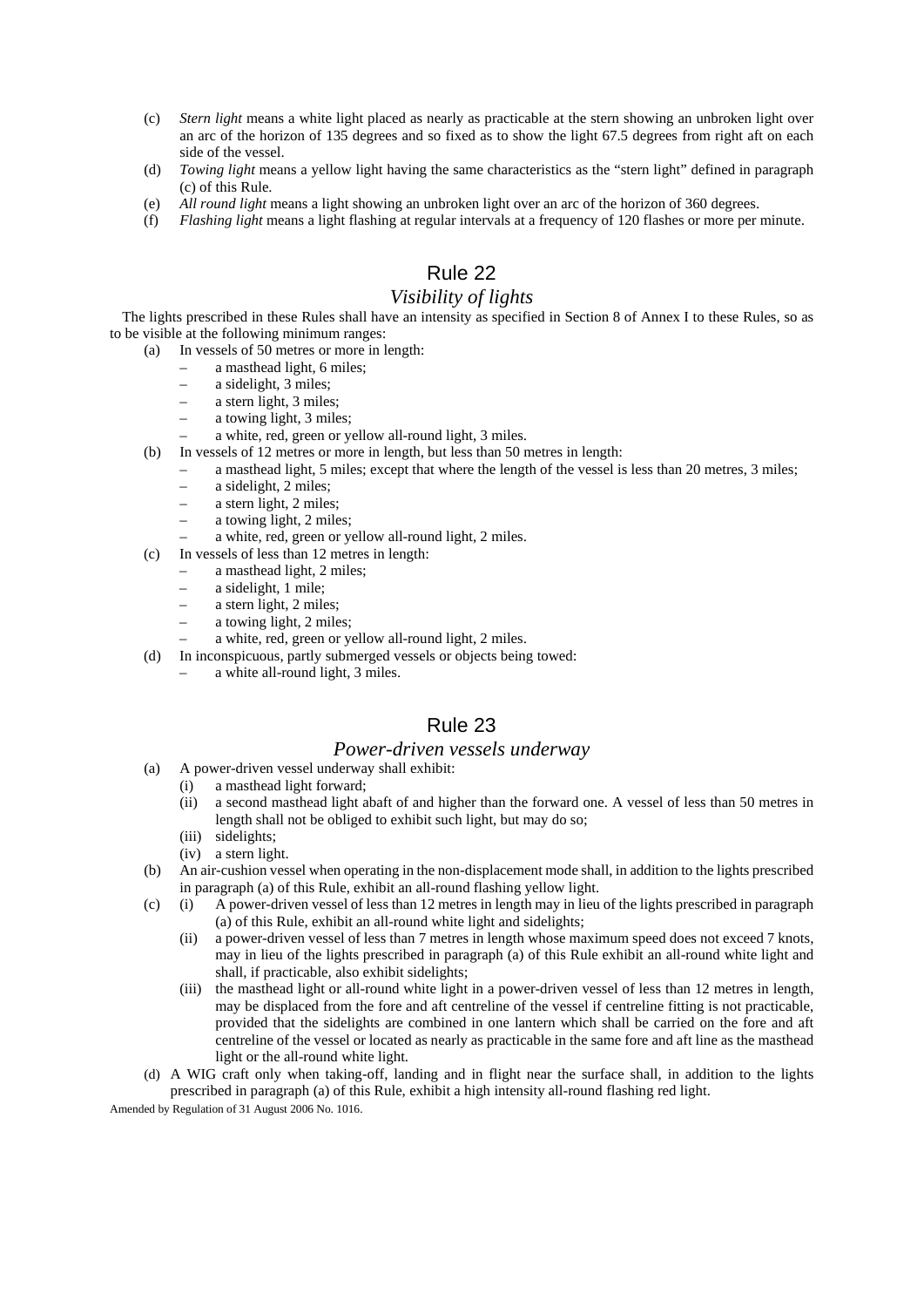## *Towing and pushing*

- (a) A power-driven vessel when towing shall exhibit:
	- instead of the light prescribed in Rule 23 subparagraphs (a) (i) or (a) (ii), two masthead lights in a vertical line. When the length of the tow, measuring from the stern of the towing vessel to the after end of the tow exceeds 200 metres, three such lights in a vertical line;
	- (ii) sidelights;
	- $(iii)$  a stern light;
	- (iv) a towing light in a vertical line above the stern light;
	- (v) when the length of the tow exceeds 200 metres, a diamond shape where it can best be seen.
- (b) When a pushing vessel and a vessel being pushed ahead are rigidly connected in a composite unit they shall be regarded as a power-driven vessel and exhibit the lights prescribed in Rule 23.
- (c) A power-driven vessel when pushing ahead or towing alongside, except in the case of a composite unit, shall exhibit:
	- (i) instead of the light prescribed in Rule 23 subparagraphs (a) (i) or (a) (ii), two masthead lights in a vertical line;
	- (ii) sidelights;
	- (iii) a stern light.
- (d) A power-driven vessel to which paragraphs (a) or (c) of this Rule apply, shall also comply with Rule 23 subparagraph (a) (ii).
- (e) A vessel or object being towed other than those mentioned in paragraph (g) of this Rule, shall exhibit:
	- (i) sidelights;
	- (ii) a stern light;
	- (iii) when the length of the tow exceeds 200 metres, a diamond shape where it can best be seen.
- (f) Several vessels being towed alongside or pushed in a group, shall nevertheless be lighted as one vessel:
	- (i) a vessel being pushed ahead, not being part of a composite unit, shall exhibit sidelights at the forward end;
	- (ii) a vessel being towed alongside, shall exhibit a stern light and sidelights at the forward end.
- (g) An inconspicuous, or partly submerged vessel or object, or combination of such vessels or objects being towed, shall exhibit:
	- (i) if it is less than 25 metres in breadth, one all-round white light at or near the forward end and one at or near the after end, except that dracones need not exhibit a light at or near the forward end;
	- (ii) if it is 25 metres or more in breadth, two additional all-round white lights at or near the extremities of its breadth;
	- (iii) if it exceeds 100 metres in length, additional all-round white lights between the lights prescribed in subparagraphs (i) and (ii), so that the distance between the lights shall not exceed 100 metres;
	- (iv) a diamond shape at or near the aftermost extremity of the last vessel or object towed, and if the length of the tow exceeds 200 metres, an additional diamond shape where it can best be seen and located as far forward as is practicable.
- (h) Where from any reason it is impracticable for a vessel or object being towed to exhibit the lights or shapes prescribed in paragraphs (e) or  $(g)$  of this Rule, all possible measures shall be taken to light the vessel or object towed, or at least to indicate the presence of such a vessel or object.
- (i) Where from any reason it is impracticable for a vessel not normally engaged in towing operations to display the lights prescribed in paragraphs (a) or (c) of this Rule, such a vessel shall not be required to exhibit those lights when engaged in towing another vessel in distress or otherwise in need of assistance. All possible measures shall be taken to indicate the nature of the relationship between the towing vessel and the vessel being towed as authorised by Rule 36, in particular by illuminating the towline.

## Rule 25

## *Sailing vessels underway and vessels under oars*

- (a) A sailing vessel underway shall exhibit:
	- (i) sidelights;
	- (ii) a stern light.
- (b) In a sailing vessel of less than 20 metres in length the lights prescribed in paragraph (a) of this Rule may be combined in one lantern carried at or near the top of the mast where it can best be seen.
- (c) A sailing vessel underway may, in addition to the lights prescribed in paragraph (a) of this Rule, exhibit at or near the top of the mast, where they can best be seen, two all-round lights in a vertical line, the upper being red and the lower green. However, these lights shall not be exhibited in conjunction with the combined lantern permitted by paragraph (b) of this Rule.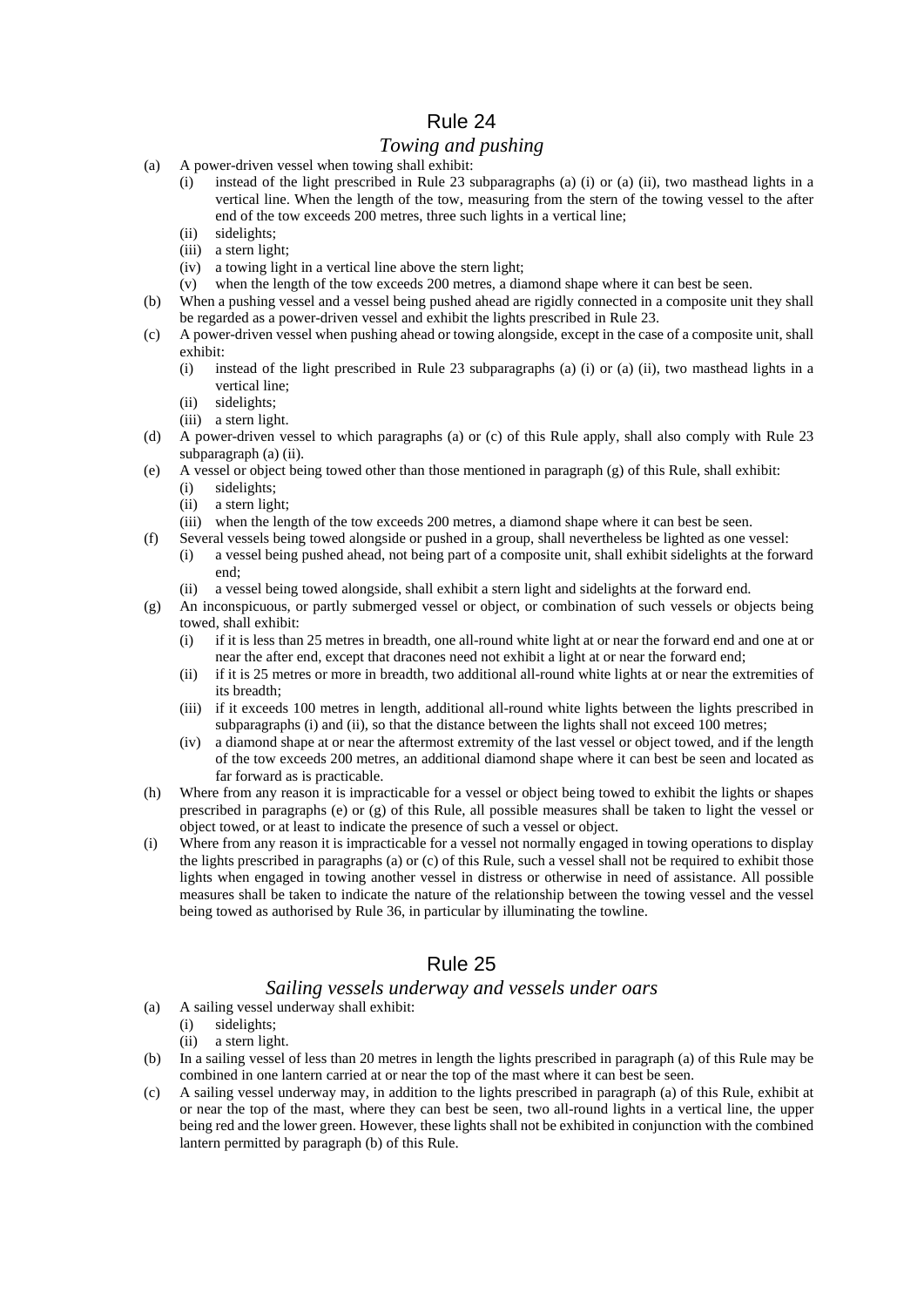- (d) (i) A sailing vessel of less than 7 metres in length shall, if practicable, exhibit the lights prescribed in paragraphs (a) or (b) of this Rule. If she does not, she shall have ready at hand an electric torch or lighted lantern showing a white light which shall be exhibited in sufficient time to prevent collision.
	- (ii) A vessel under oars may exhibit the lights prescribed in this Rule for sailing vessels, but if she does not, she shall have ready at hand an electric torch or lighted lantern showing a white light which shall be exhibited in sufficient time to prevent collision.
- (e) A vessel proceeding under sail when also being propelled by machinery shall exhibit forward where it can best be seen a conical shape, apex downwards.

#### *Fishing vessels*

- (a) A vessel engaged in fishing, whether underway or at anchor, shall exhibit only the lights and shapes prescribed in this Rule.
- (b) A vessel when engaged in trawling, by which is meant the dragging through the water of a dredge net or other apparatus used as a fishing appliance, shall exhibit:
	- (i) two all-round lights in a vertical line, the upper being green and the lower white, or a shape consisting of two cones with their apexes together in a vertical line one above the other;
	- (ii) a masthead light abaft of and higher than the all-round green light. A vessel of less than 50 metres in length shall not be obliged to exhibit such a light but may do so;
	- (iii) when making way through the water, in addition to the lights prescribed in this paragraph, sidelights and a stern light.
- (c) A vessel engaged in fishing, other than trawling, shall exhibit:
	- (i) two all-round lights in a vertical line, the upper being red and the lower white, or a shape consisting of two cones with apexes together in a vertical line one above the other;
	- (ii) when there is outlying gear extending more than 150 metres horizontally from the vessel, an all-round white light or a cone apex upwards in the direction of the gear:
	- (iii) when making way through the water, in addition to the lights prescribed in this paragraph, sidelights and a stern light.
- (d) The additional signals described in Annex II to these Regulations apply to a vessel engaged in fishing in close proximity to other vessels engaged in fishing.
- (e) A vessel when not engaged in fishing shall not exhibit the lights or shapes prescribed in this Rule, but only those prescribed for a vessel of her length.

Amended by Regulation of 24 October 1994 No. 976.

## Rule 27

## *Vessels not under command or restricted in their ability to manoeuvre*

- (a) A vessel not under command shall exhibit:
	- (i) two all-round red lights in a vertical line where they can best be seen;
	- (ii) two balls or similar shapes in a vertical line where they can best be seen;
	- (iii) when making way through the water, in addition to the lights prescribed in this paragraph, sidelights and a stern light.
- (b) A vessel restricted in her ability to manoeuvre, except a vessel engaged in mine clearance operations, shall exhibit:
	- (i) three all-round lights in a vertical line where they can best be seen. The highest and lowest of these lights shall be red and the middle light shall be white;
	- (ii) three shapes in a vertical line where they can best be seen. The highest and lowest of these shapes shall be balls and the middle one a diamond;
	- (iii) when making way through the water, a masthead light or lights, sidelights and a stern light, in addition to the lights prescribed in subparagraph (i);
	- (iv) when at anchor, in addition to the lights or shapes prescribed in subparagraphs (i) and (ii), the light, lights or shape prescribed in Rule 30.
- (c) A power-driven vessel engaged in a towing operation such as severely restricts the towing vessel and her tow in their ability to deviate from their course shall, in addition to the lights or shapes prescribed in Rule 24 paragraph (a), exhibit the lights or shapes prescribed in subparagraphs (b) (i) and (ii) of this Rule.
- (d) A vessel engaged in dredging or underwater operations, when restricted in her ability to manoeuvre, shall exhibit the lights and shapes prescribed in subparagraphs (b) (i), (ii) and (iii) of this Rule and shall in addition, when an obstruction exists, exhibit:
	- (i) two all-round red lights or two balls in a vertical line to indicate the side on which the obstruction exists;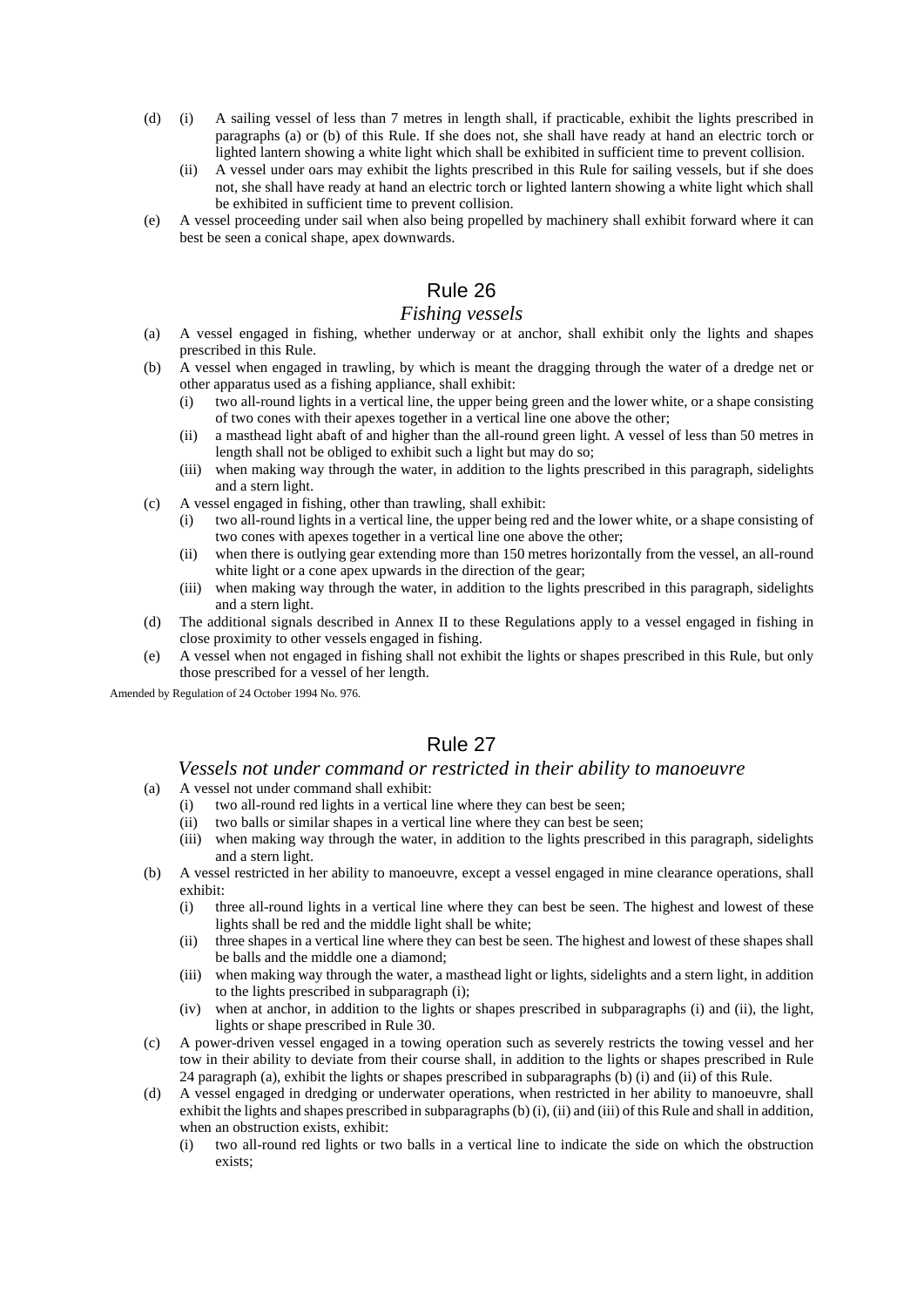- (ii) two all-round green lights or two diamonds in a vertical line to indicate the side on which another vessel may pass;
- (iii) when at anchor, the lights or shapes prescribed in this paragraph instead of the lights or shape prescribed in Rule 30.
- (e) Whenever the size of a vessel engaged in diving operations makes it impracticable to exhibit all lights and shapes prescribed in paragraph (d) of this Rule, the following shall be exhibited:
	- (i) three all-round lights in a vertical line where they can best be seen. The highest and lowest of these lights shall be red and the middle light shall be white;
	- (ii) a rigid replica of the International Code flag "A" not less than 1 metre in height. Measures shall be taken to ensure its all-round visibility.
- (f) A vessel engaged in mine clearance operations shall in addition to the lights prescribed for a power-driven vessel in Rule 23, or to the lights or shape prescribed for a vessel at anchor in rule 30 as appropriate, exhibit three all-round green lights or three balls. One of these lights or shapes shall be exhibited near the foremast head and one at each end of the foreyard. These lights or shapes indicate that it is dangerous for another vessel to approach within 1,000 metres of the mine clearance vessel.
- (g) Vessels of less than 12 metres in length, except those engaged in diving operations, shall not be required to exhibit the lights and shapes prescribed in this Rule.
- (h) The signals prescribed in this Rule are not signals of vessels in distress and requiring assistance. Such signals are contained in Annex IV to these Rules.

### *Vessels constrained by their draught*

A vessel constrained by her draught may, in addition to the lights prescribed for power-driven vessels in Rule 23, exhibit where they can best be seen three all-round red lights in a vertical line, or a cylinder.

## Rule 29

### *Pilot vessels*

- (a) A vessel engaged on pilotage duty shall exhibit:
	- (i) at or near the masthead, two all-round lights in a vertical line, the upper being white and the lower red;
	- (ii) when underway, in addition, sidelights and a stern light;
	- (iii) when at anchor, in addition to the lights prescribed in subparagraph (i), the light, lights or shape prescribed in Rule 30 for vessels at anchor.
- (b) A pilot vessel when not engaged on pilotage duty shall exhibit the lights or shapes prescribed for a similar vessel of her length.

### Rule 30

#### *Anchored vessels and vessels aground*

- (a) A vessel at anchor shall exhibit where it can best be seen:
	- (i) in the fore part, an all-round white light or one ball;
	- (ii) at or near the stern and at a lower level than the light prescribed in subparagraph (i), an all-round white light.
- (b) A vessel of less than 50 metres in length may exhibit an all-round white light where it can best be seen instead of the lights prescribed in paragraph (a) of this Rule.
- (c) A vessel at anchor may, and a vessel of 100 metres and more in length, shall also use the available working or equivalent lights to illuminate her decks.
- (d) A vessel aground shall exhibit the lights prescribed in paragraphs (a) or (b) of this Rule and in addition, where they can best be seen:
	- (i) two all-round red lights in a vertical line;
	- (ii) three balls in a vertical line.
- (e) A vessel of less than 7 metres in length, when at anchor, not in or near a narrow channel, fairway or anchorage, or where other vessels normally navigate, shall not be required to exhibit the lights or shape prescribed in paragraphs (a) and (b) of this Rule.
- (f) A vessel of less than 12 metres in length, when aground, shall not be required to exhibit the lights or shapes prescribed in subparagraphs (d) (i) and (ii) of this Rule.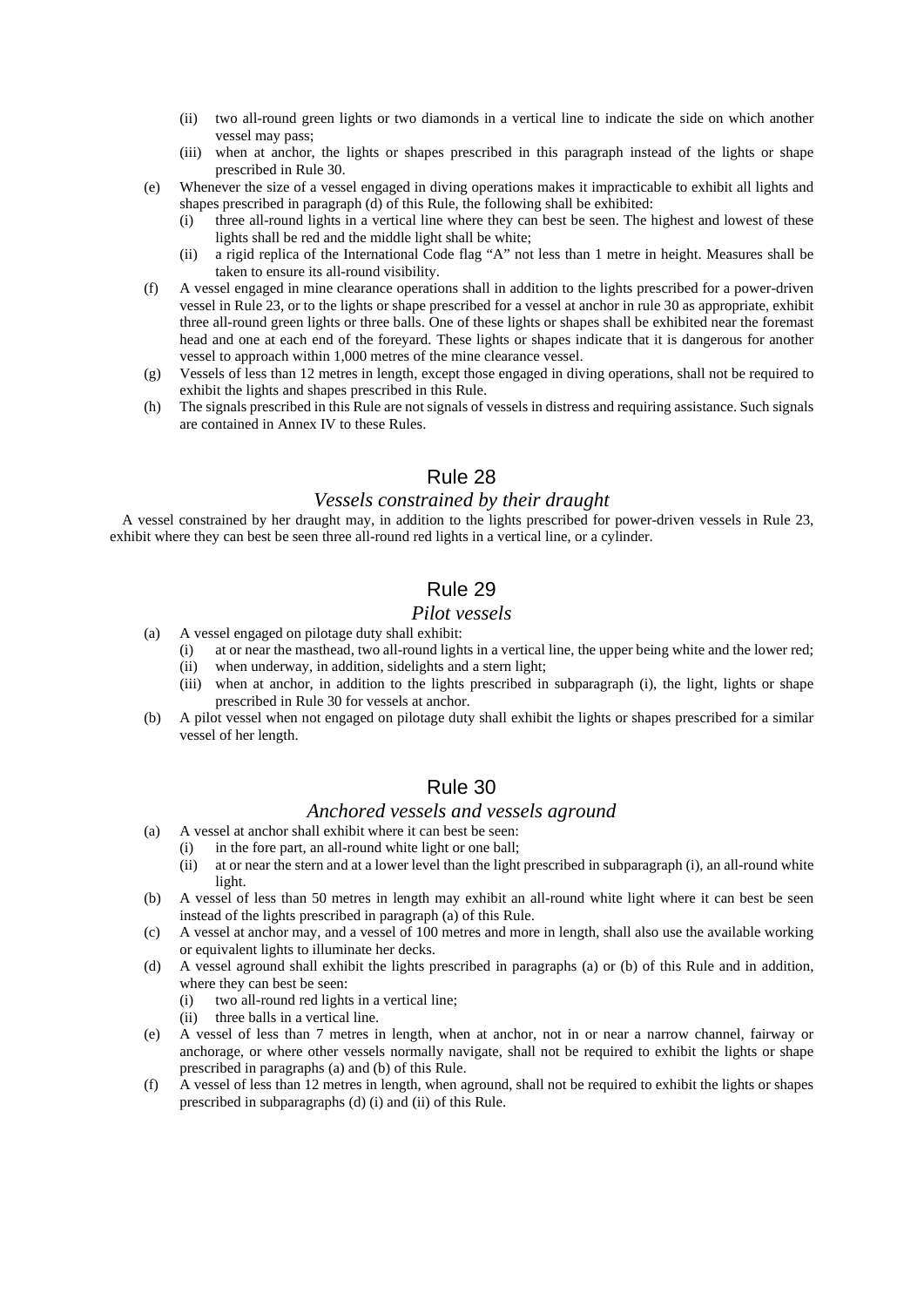### *Seaplanes*

Where it is impracticable for a seaplane or a WIG craft to exhibit lights and shapes of the characteristics or in the positions prescribed in the Rules of this Part, she shall exhibit lights and shapes as closely similar in characteristics and position as is possible.

Amended by Regulation of 31 August 2006 No. 1016.

## **Part D. Sound and light signals**

### Rule 32

#### *Definitions*

- (a) The word *whistle* means any sound signalling appliance capable of producing the prescribed blasts and which complies with the specifications in Annex III to these Rules.
- (b) The term *short blast* means a blast of about one second's duration.
- (c) The term *prolonged blast* means a blast of from four to six seconds' duration.

Amended by Regulation of 24 January 2022 No. 118.

### Rule 33

#### *Equipment for sound signals*

- (a) A vessel of 12 metres or more in length shall be provided with a whistle, a vessel of 20 metres or more in length shall be provided with a bell in addition to a whistle, and vessel of 100 metres or more in length shall, in addition, be provided with a gong, the tone and sound of which cannot be confused with that of the bell. The whistle, bell and gong shall comply with the specifications in Annex III to these Rules. The bell or gong or both may be replaced by other equipment having the same respective sound characteristics, provided that manual sounding of the prescribed signals shall always be possible.
- (b) A vessel of less than 12 metres in length shall not be obliged to carry the sound signalling appliances prescribed in paragraph (a) of this Rule, but if she does not, she shall be provided with some other means of making an efficient sound signal.

Amended by Regulation of 31 August 2006 No. 1016.

### Rule 34

#### *Manoeuvring and warning signals*

- (a) When vessels are in sight of one another, a power-driven vessel underway, when manoeuvring as authorised or required by these Rules, shall indicate that manoeuvre by the following signals on her whistle: – one short blast to mean "I am altering my course to starboard",
	- two short blasts to mean "I am altering my course to port";
	- three short blasts to mean "I am operating astern propulsion".
- (b) Any vessel may supplement the whistle signals prescribed in paragraph (a) of this Rule by light signals, repeated as appropriate, whilst the manoeuvre is being carried out:
	- (i) these light signals shall have the following significance:
		- one flash to mean: "I am altering my course to starboard";
			- two flashes to mean: "I am altering my course to port";
			- three flashes to mean: "I am operating astern propulsion";
	- (ii) the duration of each flash shall be about one second, the interval between flashes shall be about one second, and the interval between the signals shall be not less than ten seconds;
	- (iii) the light used for this signal shall, if fitted, be an all-round white light, visible at a minimum range of 5 miles, and shall comply with the provisions of Annex I to these Rules.
- (c) When in sight of one another in a narrow channel or fairway:
	- (i) a vessel intending to overtake another shall in compliance with Rule 9 subparagraph (e) (i) indicate her intention by the following signals on her whistle:
		- two prolonged blasts followed by one short blast to mean "I intend to overtake you on your starboard side";
		- two prolonged blasts followed by two short blasts to mean "I intend to overtake you on your port side".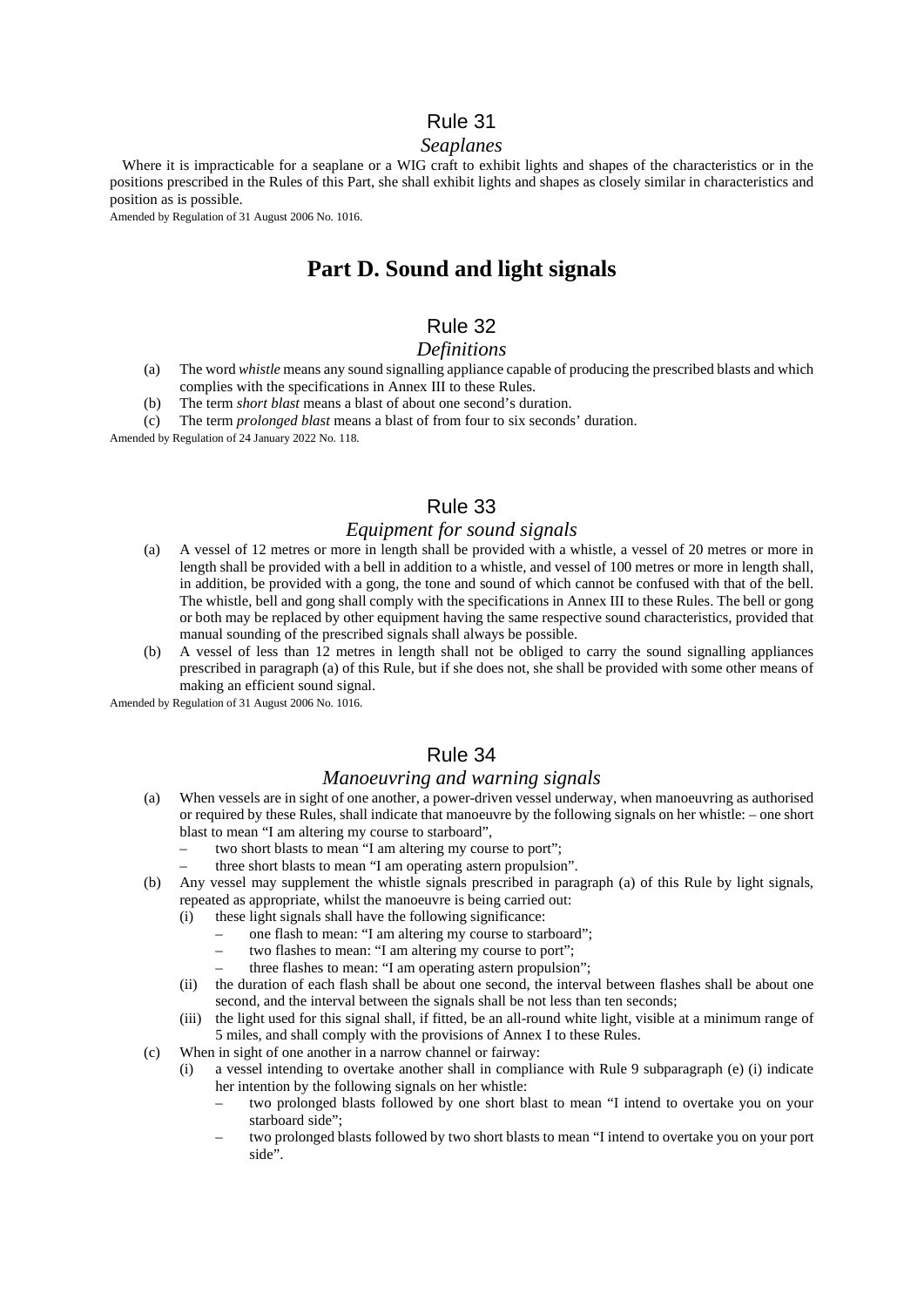- (ii) the vessel about to be overtaken when acting in accordance with Rule 9 subparagraph (e) (i) shall indicate her agreement by the following signal on her whistle: – one prolonged, one short, one prolonged and one short blast, in that order.
- (d) When two vessels in sight of one another are approaching each other and from any cause either vessel fails to understand the intentions or actions of the other, or is in doubt whether sufficient action is being taken by the other to avoid collision, the vessel in doubt shall immediately indicate such doubt by giving at least five short and rapid blasts on the whistle. Such signal may be supplemented by a light signal of at least five short and rapid flashes.
- (e) A vessel nearing a bend or an area of a channel or fairway where other vessels may be obscured by an intervening obstruction, shall sound one prolonged blast. Such signal shall be answered with a prolonged blast by any approaching vessel that may be within hearing around the bend or behind the intervening obstruction.
- (f) If whistles are fitted on a vessel at a distance apart of more than 100 metres, one whistle only shall be used for giving manoeuvring and warning signals.

### *Sound signals in restricted visibility*

In or near an area of restricted visibility, whether by day or night, the signals prescribed in this Rule shall be used as follows:

- (a) A power-driven vessel making way through the water shall sound at intervals of not more than 2 minutes one prolonged blast.
- (b) A power-driven vessel underway but stopped and making no way through the water, shall sound at intervals of not more than 2 minutes two prolonged blasts in succession with an interval of about 2 seconds between them.
- (c) A vessel not under command, a vessel restricted in her ability to manoeuvre, a vessel constrained by her draught, a sailing vessel, a vessel engaged in fishing and a vessel engaged in towing or pushing another vessel shall, instead of the signals prescribed in paragraphs (a) or (b) of this Rule, sound at intervals of not more than 2 minutes three blasts in succession, namely one prolonged followed by two short blasts.
- (d) A vessel engaged in fishing, when at anchor, and a vessel restricted in her ability to manoeuvre when carrying out her work at anchor, shall instead of the signals prescribed in paragraph (g) of this Rule sound the signal prescribed in paragraph (c) of this Rule.
- (e) A vessel towed or if more than one vessel is towed, the last vessel of the tow, if manned, shall at intervals of not more than 2 minutes sound four blasts in succession, namely one prolonged followed by three short blasts. When practicable, this signal shall be made immediately after the signal made by the towing vessel.
- (f) When a pushing vessel and a vessel being pushed ahead are rigidly connected as a composite unit, they shall be regarded as a power-driven vessel and shall give the signals prescribed in paragraphs (a) or (b) of this Rule.
- (g) A vessel at anchor shall at intervals of not more than one minute ring the bell rapidly for about 5 seconds. In a vessel of 100 metres or more in length, the bell shall be sounded in the forepart of the vessel, and immediately after the ringing of the bell, the gong shall be sounded rapidly for about 5 seconds in the after part of the vessel. A vessel at anchor may in addition sound three blasts in succession, namely one short, one prolonged and one short blast, to give warning of her position and of the possibility of collision to an approaching vessel.
- (h) A vessel aground shall give the bell signal and, if required, the gong signal prescribed in paragraph (g) of this Rule and shall, in addition give three separate and distinct strokes on the bell immediately before and after the rapid ringing of the bell. A vessel aground may in addition sound an appropriate whistle signal.
- (i) A vessel of 12 metres or more, but less than 20 metres in length shall not be obliged to give the bell signals prescribed in paragraphs (g) and (h) of this Rule. However, if she does not, she shall make some other efficient sound signal at intervals of not more than 2 minutes.
- (j) A vessel of less than 12 metres in length shall not be obliged to give the above-mentioned signals but, if she does not, shall make some other efficient sound signal at intervals of not more than 2 minutes.
- (k) A pilot vessel when engaged on pilotage duty, may in addition to the signals prescribed in paragraphs (a), (b) or (g) of this Rule sound an identity signal consisting of four short blasts.

Amended by Regulation of 31 August 2006. No. 1016.

## Rule 36

### *Signals to attract attention*

If necessary to attract the attention of another vessel, any vessel may make light or sound signals that cannot be mistaken for any signal authorised elsewhere in the Rules, or may direct the beam of her searchlight in the direction of the danger, in such a way as not to embarrass any vessel.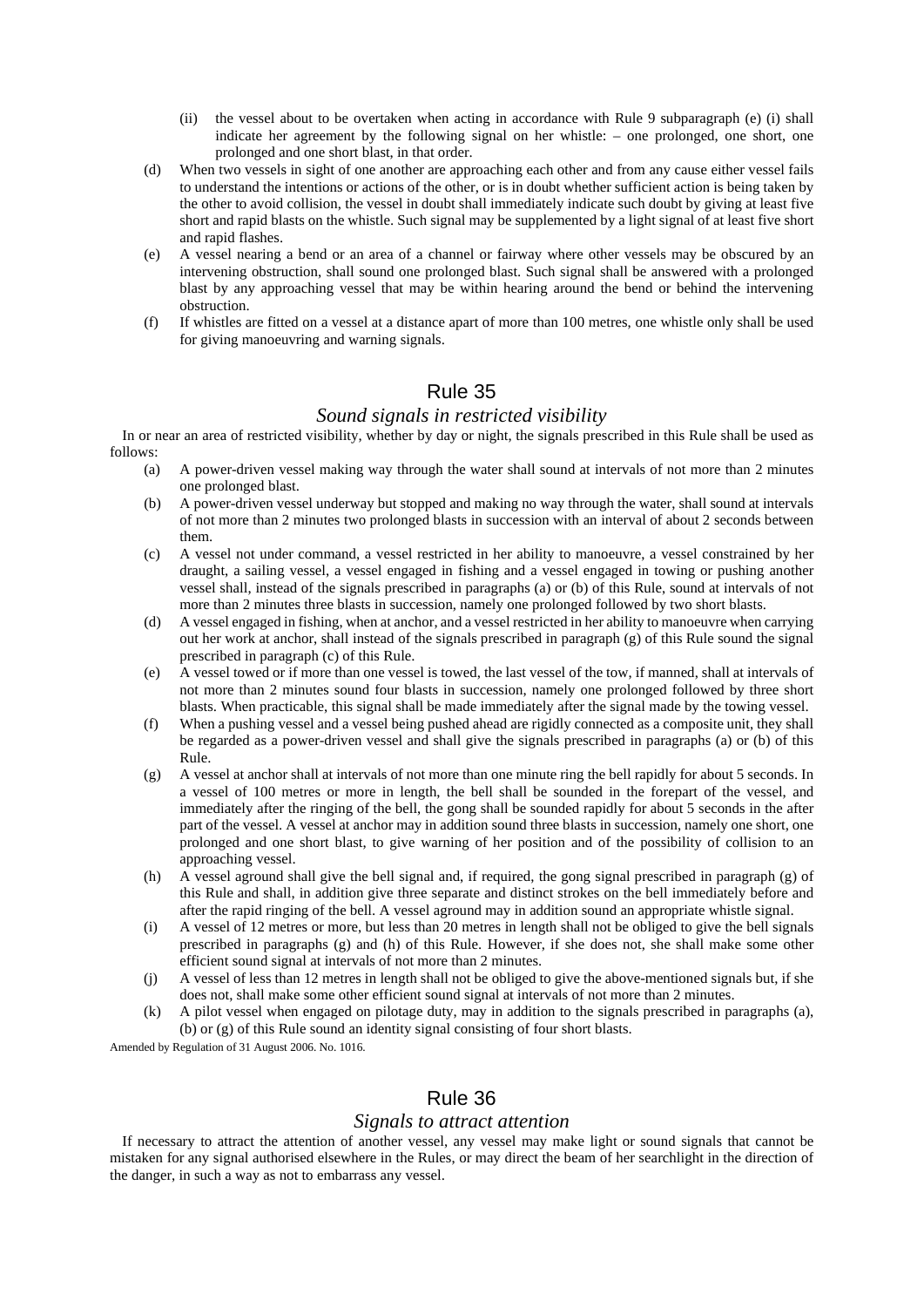Any light to attract the attention of another vessel shall be such that it cannot be mistaken for any aid to navigation. For the purpose of this Rule, the use of high intensity intermittent or revolving lights, such as strobe lights, shall be avoided. Amended by Regulation of 24 January 2022 No. 118.

## Rule 37

#### *Distress signals*

When a vessel is in distress and requires assistance, she shall use or exhibit the signals described in Annex IV to these Rules.

## **Part E. Exemptions**

### Rule 38

#### *Exemptions*

Any vessel (or class of vessels), provided that she complies with the requirements of the International Regulations for Preventing Collisions at Sea, 1960, the keel of which is laid or which is at a corresponding stage of construction before the entry into force of these Rules, may be exempted from compliance therewith as follows:

- (a) The installation of lights with ranges prescribed in Rule 22, until four years after the date of entry into force of these Rules.
- (b) The installation of light with colour specifications as prescribed in Section 7 of Annex I to these Rules, until four years after the date of entry into force of these Rules.
- (c) The repositioning of lights as a result of conversion from Imperial to metric units and rounding off measurement figures, permanent exemption.
- (d) (i) The repositioning of masthead lights on vessels of less than 150 metres or more in length, resulting from the prescriptions of Section 3 paragraph (a) of Annex I to these Rules, permanent exemption.
	- (ii) The repositioning of masthead lights on vessels of 150 metres or more in length, resulting from the prescriptions of Section 3 paragraph (a) of Annex I to these Rules, until nine years after the date of entry into force of these Rules.
- (e) The repositioning of masthead lights resulting from the prescriptions of Section 2 paragraph (b) of Annex I to these Rules, until nine years after the date of entry into force of these Rules.
- (f) The repositioning of sidelights resulting from the prescriptions of Section 2 paragraph (g) and Section 3 paragraph (b) of Annex I to these Rules, until nine years after the date of entry into force of these Rules.
- (g) The repositioning for sound signal appliances prescribed in Annex III to these Rules, until nine years after the date of entry into force of these Rules.
- (h) The repositioning of all-round lights resulting from the prescription of Section 9 paragraph (b) of Annex I to these Rules, permanent exemption.

## Chapter II Special rules for Norwegian inland waters

## **Part A. General rules**

## Rule 39

#### *Application*

- (a) The International Rules for Preventing Collisions at Sea shall also apply in Norwegian inland waters, including in Svalbard and Jan Mayen, where nothing else appears from the rules of this Chapter.
- (b) The rules of this Chapter shall also apply to foreign vessels.
- (c) The term Norwegian inland waters means harbours, rivers, canals, lakes and all waters lying within the outer boundary specifically stipulated in the Pilotage Act. Norwegian inland waters include waters under Norwegian Jurisdiction at Svalbard and Jan Mayen.

Amended by Regulation of 29 June 2007 No. 1006 (in force on 1 July 2007).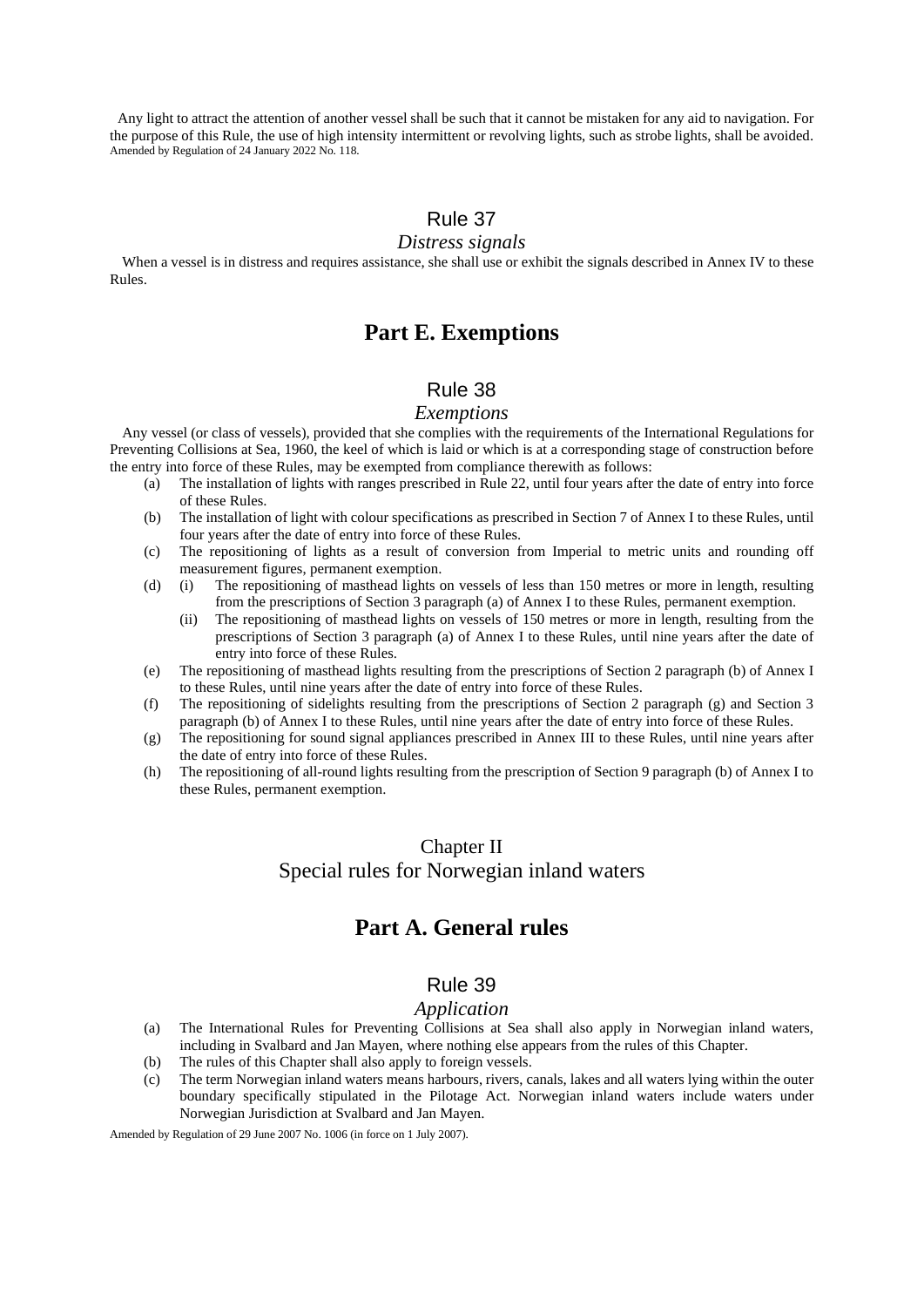## *Specific rules inside and outside harbour areas*

- (a) Specific rules for a harbour area may be issued by the Norwegian Maritime Authority on recommendation by the appropriate authority.
- (b) For inland waters outside harbour districts where special conditions prevail, specific rules may be issued by the Norwegian Maritime Authority on recommendation by the appropriate authority.

## **Part B. Steering and sailing rules**

### Rule 41

### *Narrow channels and fairways*

- (a) A power-driven vessel shall always give warning of its arrival in a narrow channel from a distance of about half a mile by sounding a long blast of at least 10 seconds' duration.
- (b) Where two power-driven vessels on reciprocal course approach a fairway being so narrow as not to allow passing without risk of collision, the vessel arriving last shall wait for the other one to pass, provided this vessel has sounded a signal as prescribed in paragraph (a) of this rule.
- (c) A power-driven vessel in a channel which is too narrow to allow a meeting vessel to pass without risk of collision, shall indicate this to a meeting vessel by giving at least 5 short blasts on the whistle. The meeting vessel shall then wait until the other one has passed.

### Rule 42

#### *Passing vessels engaged in diving operations*

Whenever a vessel indicates by the international code flag "A" or a rigid replica marked in similar manner ("I have a diver down. Keep well clear at slow speed"), that a diver or frogman is engaged in diving operations, other vessels shall pass with caution, and power-driven vessels shall if possible stop the engine.

## Rule 43

#### *Small vessels*

A vessel under oars, a power-driven vessel and a sailing vessel which according to Rule 23 paragraph (c) or 25 paragraph (d) only carries or exhibits a white light shall, when approaching other vessels or observing other vessels approaching, manoeuvre with caution, slacken the speed and, if required, stop. Such vessels shall keep well out of the way of other vessels.

### Rule 44

#### *Responsibilities between vessels*

Pleasure craft and open boats being under oars, sails or engine, shall as far as practicable keep out of the way of larger vessels, scheduled ferries and other commercial traffic when passing narrow waters, a heavily trafficked fairway or a harbour area.

## Rule 45

### *Anchoring*

Vessels or other floating objects shall not, unless absolutely necessary, anchor or make fast so as to impede the passage of, or cause damage to, other vessels.

## **Part C. Lights, shapes and sound signals**

## Rule 46

#### *Lights on small vessels*

(a) A power-driven vessel of less than 20 metres in length having no mast, may exhibit the light prescribed in Rule 23 subparagraph (a) (i), cf. section 2 paragraph (c) of Annex I to these Rules, at a height of less than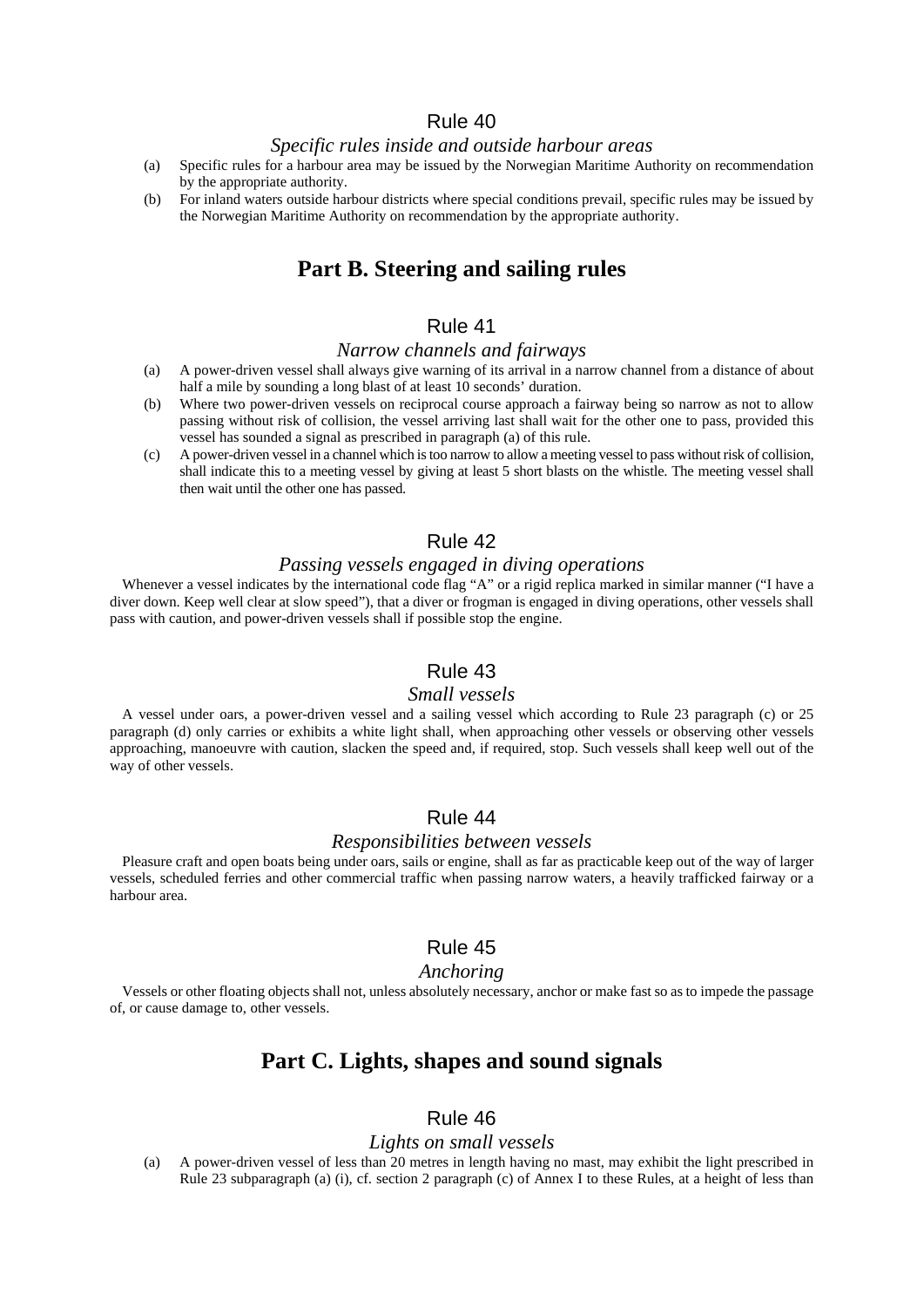2.5 metres above the gunwale, but not less than 1 metre above the side lights or the side lights, if in a combined lantern.

(b) However, a vessel of less than 12 metres in length may exhibit the said light at a lower height where conditions so require but not less than 0.5 metres above the side lights or the side lights, if in a combined lantern.

### Rule 47

#### *Marking of objects other than vessels*

- (a) Dracones, herring- and fish locknets, etc. lying wholly or partly underwater and under tow, shall have a raft or a float in tow. To mark the after end of the tow, the raft or the float shall exhibit an all-round white light or a diamond shape.
- (b) Power cables and similar constructions being kept floating by means of floats, etc., and which while being extended across waters may result in blocking or restriction of the general traffic, shall be marked as prescribed in Rule 24 paragraph (g). The floats, etc. shall be light-reflective.

### Rule 48

### *Special signals for tankers*

Tankers of 40,000 tonnes deadweight and more underway to and from Slagentangen, Risavika and Mongstad and tankers of 10,000 tonnes deadweight and more underway within Filtvet lighthouse to and from oil installations in the inner Oslofjord, shall carry signals as prescribed in Rule 28.

### Rule 49

### *Signals for guard vessels*

A vessel engaged in guard duties in connection with temporary blocking or restriction of waters shall patrol at a safe distance from the danger area and shall, in addition to the light or shapes prescribed in the international rules, exhibit three all-round lights in a vertical line where they can best be seen. The highest of these lights shall be green and the two lower ones shall be red. By day such vessel shall exhibit the international code flag "U" at the masthead or from the highest point of the vessel. The flag shall measure at least 1.67 by 1.37 metres.

As a general signal to attract attention, the international single letter signal "U" ("You are running into danger") may be given by sound or shown by light.

### Rule 50

#### *Proceeding stern first*

A power-driven vessel which, apart from short manoeuvres proceeds with the stern first, and being so constructed as to maintain complete manoeuvrability while doing so, shall either exhibit lights as prescribed in the international rules so that they at any time show the actual direction of sailing or two balls positioned symmetrically at each side of the centre line of the vessel, not less than 2 metres above the funnel or superstructure and spaced not less than 3 metres apart.

### Rule 51

### *Signals for cable ferries*

A ferry which by the aid of cable, chain or the like moves in a fixed track shall, where they can best be seen and positioned in or parallel to the centre line of the ferry exhibit:

- (a) a ball,
- (b) three all-round red lights positioned in a vertical equilateral triangle apex upwards and having sides of not less than 1 metre. The lights shall be visible at a distance of not less than 1 mile.

Such ferries shall not exhibit other lights.

### Rule 52

#### *Special vessels*

When on patrol duty, the vessels of customs authorities and police may in lieu of the lights prescribed in the Rules of the Road at Sea exhibit their lights or a flare when approaching other vessels or when other vessels are approaching. This shall be done in sufficient time to prevent collision.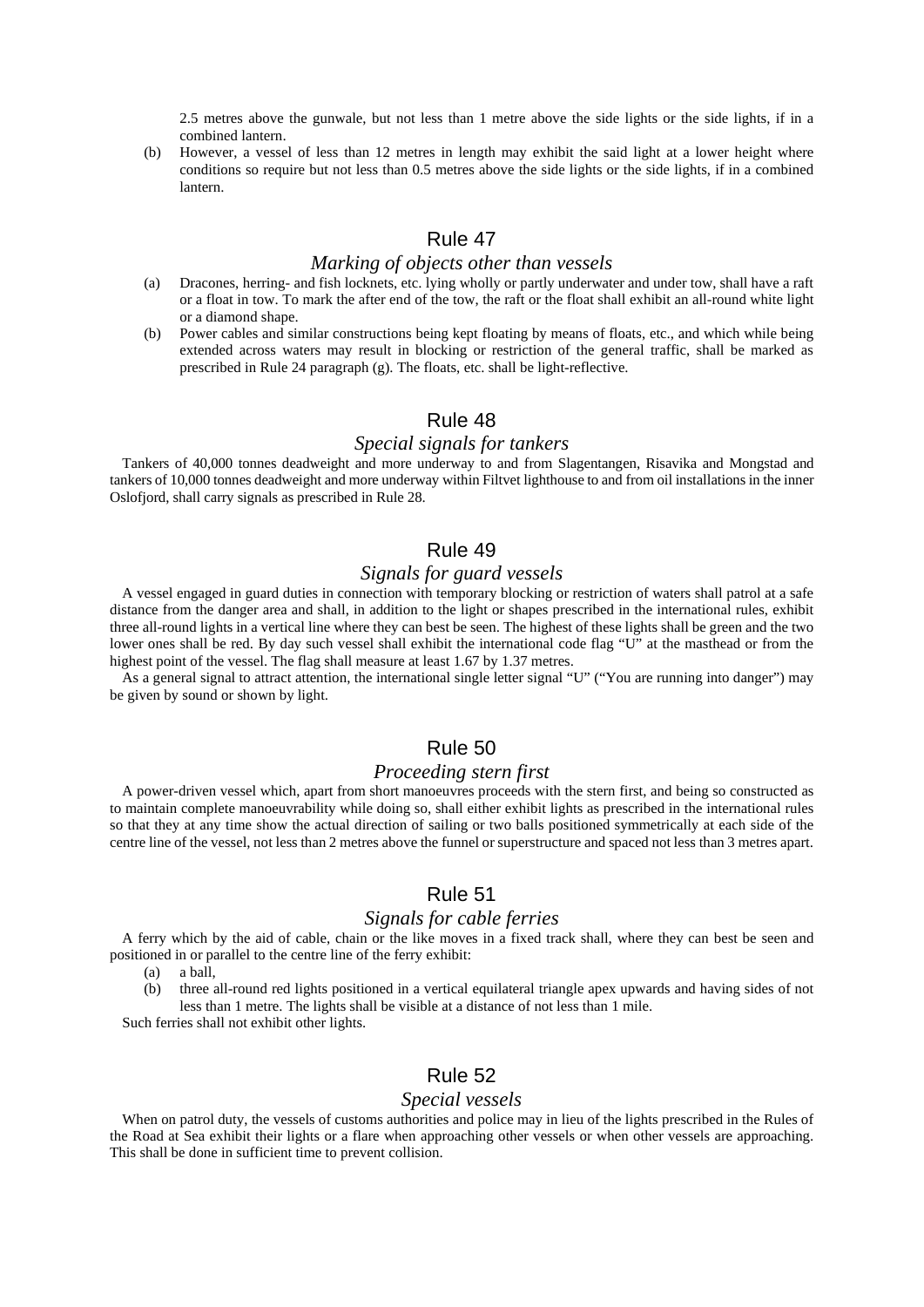### *Sound signals of vessels engaged in dredging or underwater operations*

A vessel exhibiting lights or shapes as prescribed in Rule 27 paragraph (d), and which is anchored or made fast in such a way as to impede the general traffic, shall in restricted visibility sound the international signal prescribed for vessels at anchor, followed by not less than 6 single strokes of the bell when other traffic shall pass the vessel as if it were a red spar buoy, and no less than 6 double strokes of the bell when other traffic shall pass the vessel as if it were a green spar buoy.

Amended on 15 February 1982 with effect from 1 March 1982.

# **Part D. Special rules for submarines, seaplanes and warships, etc.**

Added by Regulation of 25 April 2002 No. 474 (in force on 1 July 2002)

#### Rule 53a

Completely submerged submarines or submarines showing only their periscopes, shall in Norwegian waters give right of way to all surface vessels and seaplanes on the water.

Surface vessels shall, however, keep a sharp look-out and proceed with caution.

Completely or partly surfaced submarines shall be considered power-driven vessels, and shall comply with the provisions for power-driven vessels in these Regulations.

When submerged submarines are manoeuvring along with surface vessels, they shall exhibit the warning signal that is currently indicated by the International Code of Signals for this situation.

Added by Regulation of 25 April 2002 No. 474 (in force on 1 July 2002)

#### Rule 53b

Surfaced submarines shall in addition to the prescribed positioning lights, exhibit a revolving light as a signal of attention to alert oncoming traffic to the fact that submarines are larger by far than what would be indicated by the reciprocal spacing of onboard lights.

This light shall be positioned  $\overline{2}$  metres in a vertical line above the masthead light, and shall exhibit an amber flashlight, flashing at regular intervals at a frequency of approximately 90 flashes per minute, unbroken over an arc of the horizon of 360 degrees. This light shall be visible from a distance of at least 5 miles.

Added by Regulation of 25 April 2002 No. 474 (in force on 1 July 2002)

### Rule 53c

Norwegian warships and other military vessels are exempted from exhibiting the white light referred to in Rule 23 subparagraph (a) (ii), when they, due to their particular construction or their particular purpose, would be prevented from performing their military functions.

Added by Regulation of 25 April 2002 No. 474 (in force on 1 July 2002)

#### Rule 53d

In addition to positioning lights, Norwegian Coast Guard vessels shall exhibit a blue light as identification during fisheries protection service. This light shall be positioned at the highest masthead and exhibit an unbroken blue light of 360 degrees and shall be visible from a distance of at least 2 nautical miles.

Added by Regulation of 25 April 2002 No. 474 (in force on 1 July 2002), amended by Regulation of 11 August 2014 No. 1944.

## Chapter III Common rules

### Rule 54

#### *The Rules of the Road at Sea shall be kept on board*

Every master of a decked Norwegian vessel is obliged to keep at least one copy of the Rules of the Road at Sea on board.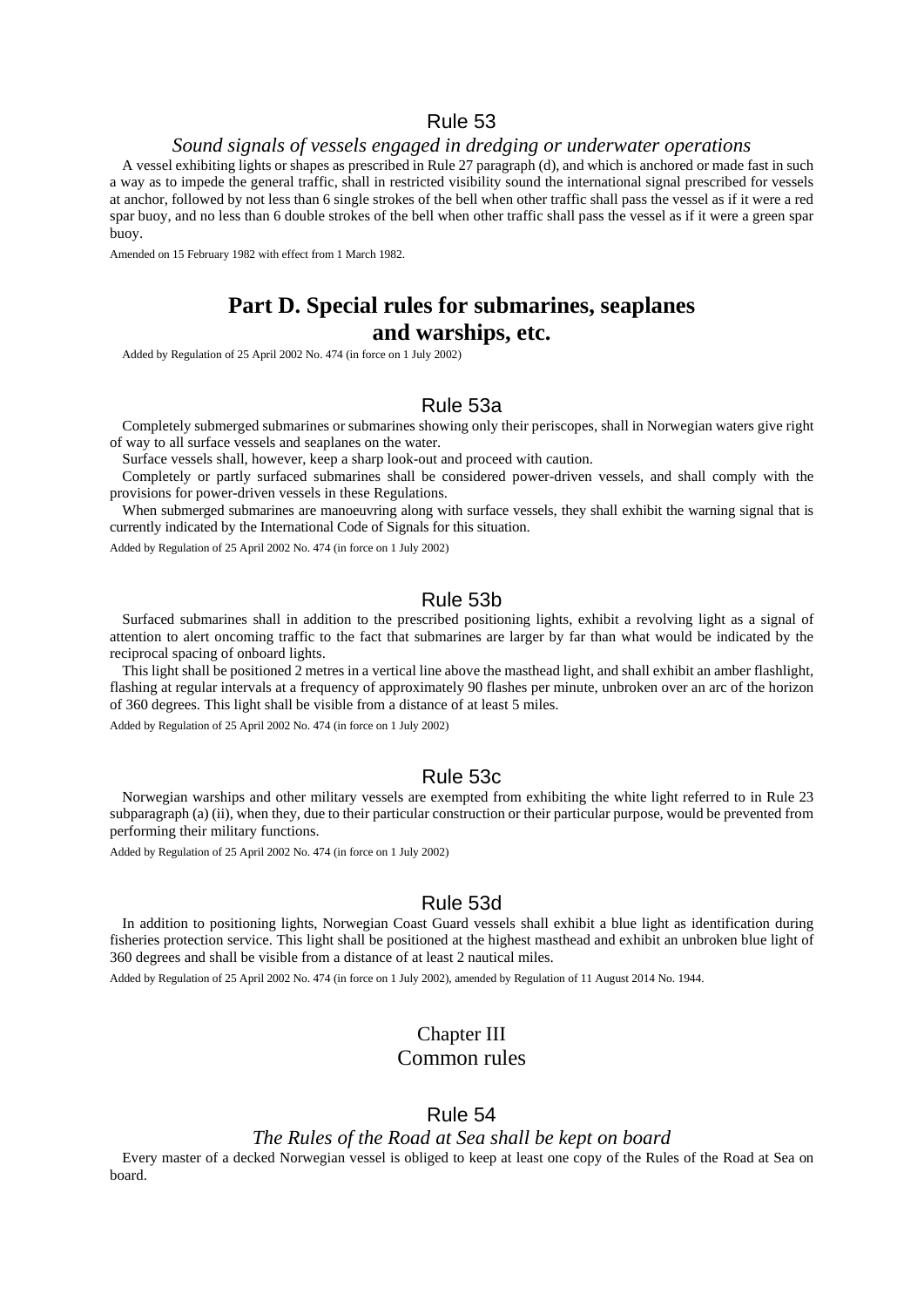### *Entry into force*

These Regulations enter into force on a date determined by the Norwegian Maritime Authority.1

To be repealed as of the same date: "Regulations to Prevent Collisions at Sea (The International Collision Regulations) and Special Collision Regulations for Norwegian Inland Waters", issued by the Norwegian Maritime Authority on 3 March 1965 with later amendments and "Regulations on Supplementary Signals for Fishing Vessels" issued by the Norwegian Maritime Authority on 26 September 1969 with later amendments.

Rules issued or approved under section 2 of the Special Collision Regulations for Norwegian Inland Waters of 3 March 1965 shall remain in force until they are repealed or amended.

Amended by Regulation of 29 June 2007 No. 1006 (in force on 1 July 2007, formerly Rule 56).

<sup>1</sup> Entry into force on 15 July 1977.

## ANNEX I

### Positioning and technical details of lights and shapes

#### 1. *Definition*

The term *height above the hull* means height above the uppermost continuous deck. This height shall be measured from the position vertically beneath the location of the light.

- 2. *Vertical positioning and spacing of lights*
	- (a) On a power-driven vessel of 20 metres or more in length the masthead lights shall be placed as follows:
		- (i) the forward masthead lights, or if only one masthead light is carried, then that light, at a height above the hull of not less than 6 metres, and, if the breadth of the vessel exceeds 6 metres then at a height above the hull not less than such breadth, so, however, that the light need not be placed at a greater height above the hull than 12 metres;
		- (ii) when two masthead lights are carried the after one shall be at least 4.5 metres vertically higher than the forward one.
	- (b) The vertical separation of masthead lights of power-driven vessels shall be such than in all normal conditions of trim, the after light will be seen over and separate from the forward light at a distance of 1,000 metres from the stem when viewed from sea level.
	- (c) The masthead light of a power-driven vessel of 12 metres but less than 20 metres in length shall be placed at a height above the gunwale of not less than 2.5 metres.
	- (d) A power-driven vessel of less than 12 metres in length may carry the uppermost light at a height of less than 2.5 metres above the gunwale. When however a masthead light is carried in addition to sidelights and a stern light or the all-round light prescribed in Rule 23 subparagraph (c) (i) is carried in addition to sidelights, then such masthead light or all-round lights shall be carried at least 1 metre higher than the sidelights.
	- (e) One of the two or three masthead lights prescribed for a power-driven vessel when engaged in towing or pushing another vessel, shall be placed in the same position as either the forward masthead light or the after masthead that, if carried on the after-mast, the lowest after masthead light shall be at least 4.5 metres vertically higher than the forward masthead light.
	- (f) (i) The masthead light or lights prescribed in Rule 23 paragraph (a) shall be so placed as to be above and clear of all other lights and obstructions except as described in subparagraph (ii).
		- (ii) When it is impracticable to carry the all-round lights prescribed by Rule 27 subparagraph (b) (i) or Rule 28 below the masthead lights, they may be carried above the after masthead light(s) or vertically in between the forward masthead light(s) and after masthead light(s), provided that in the latter case the requirements of section 3 paragraph (c) of this Annex shall be complied with.
	- (g) The sidelights of a power-driven vessel shall be placed at a height above the hull not greater than threequarters of that of the forward masthead light. They shall not be so low as to be obscured by deck lights.
	- (h) The sidelights, if in a combined lantern and carried on a power-driven vessel of less than 20 metres in length, shall be placed not less than 1 metre below the masthead light.
	- (i) When the rules prescribe two or three lights to be carried in a vertical line, they shall be spaced as follows:
		- (i) on a vessel of 20 metres in length or more, such lights shall be spaced not less than 2 metres apart, and the lowest of these lights shall, except where a towing light is required, be placed at a height of not less than 4 metres above the hull;
		- (ii) on a vessel of less than 20 metres in length, such lights shall be spaced not less than 1 metre apart and the lowest of these lights shall, except where a towing light is required, be placed at a height of not less than 2 metres above the gunwale;
		- (iii) when three lights are carried they shall be equally spaced.
	- (j) The lower of the two all-round lights prescribed for a vessel engaged in fishing, shall be carried at a height above the sidelights not less than twice the distance between the two vertical lights.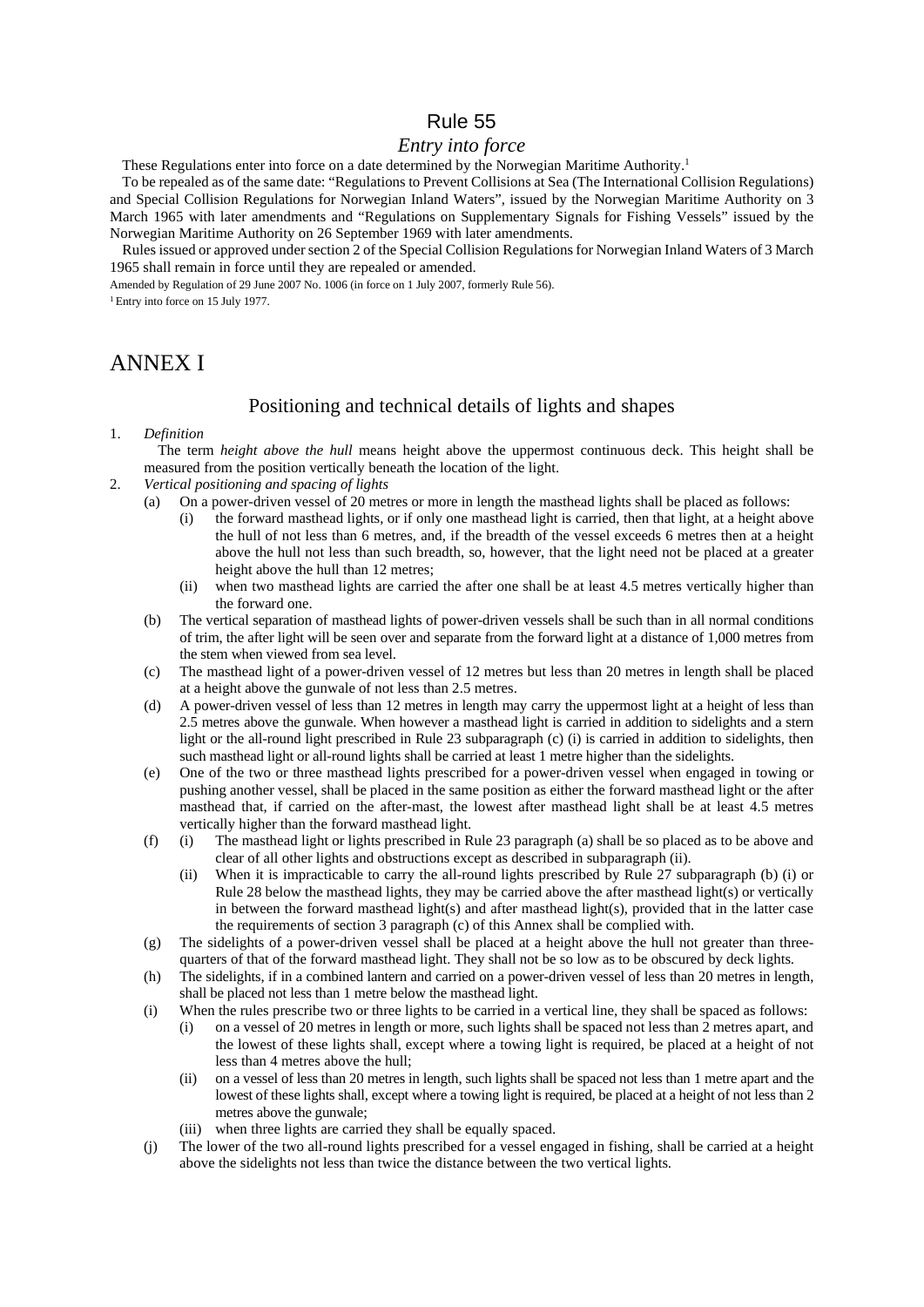- (k) The forward anchor light prescribed in Rule 30 subparagraph (a) (i), when two are carried, shall not be less than 4.5 metres above the after one. On a vessel of 50 metres or more in length, this forward anchor light shall be placed at a height of not less than 6 metres above the hull.
- 3. *Horizontal positioning and spacing of lights*
	- When two masthead lights are prescribed for a power-driven vessel, the horizontal distance between them shall not be less than one half of the length of the vessel but need not be more than 100 metres. The forward light shall be placed not more than one quarter of the length of the vessel from the stem.
	- (b) On a power-driven vessel of 20 metres or more in length, the sidelights shall not be placed in front of the forward masthead lights. They shall be placed at or near the side of the vessel.
	- (c) When the lights prescribed in Rule 27 subparagraph (b) (i) or Rule 28 are placed vertically between the forward masthead light(s) and the after masthead light(s), these all-round lights shall be placed at a horizontal distance of not less than 2 metres from the fore and after centreline of the vessel in the athwartship direction.
	- (d) When only one masthead light is prescribed for a power-driven vessel, this light shall be exhibited forward of amidships; except that a vessel of less than 20 metres in length need not exhibit this light forward of amidships but shall exhibit it as far forward as is practicable.
- 4. *Details of location of direction-indicating lights for fishing vessels, dredgers and vessels engaged in underwater operations*
	- (a) The light indicating the direction of the outlying gear from a vessel engaged in fishing as prescribed in Rule 26 subparagraph (c) (ii) shall be placed at a horizontal distance of not less than 2 metres and not more than 6 metres away from the two all-round red and white lights. This light shall be placed not higher than the all-round white light prescribed in Rule 26 subparagraph (c) (i) and not lower than the sidelights.
	- (b) The lights and shapes on a vessel engaged in dredging or underwater operations that indicate the obstructed side and/or the side on which it is safe to pass, as prescribed in Rule 27 subparagraphs (d) (i) and (ii), shall be placed at the maximum practical horizontal distance, but in no case less than 2 metres, from the lights or shapes prescribed in Rule 27 subparagraphs (b) (i) and (ii). In no case shall the upper of these lights or shapes be at a greater height than the lower of the three lights or shapes prescribed in Rule 27 subparagraphs (b) (i) and (ii).
- 5. *Screens for sidelights*

The sidelights of vessels of 20 metres or more in length, shall be fitted with inboard screens painted matt black, and meeting the requirements of section 9 of this Annex. On vessels of less than 20 metres in length, the sidelights, if necessary to meet the requirements of section 9 of this Annex, shall be fitted with inboard matt black screens. With a combined lantern, using a single vertical filament and a very narrow division between the green and red sections, external screens need not be fitted.

- 6. *Shapes*
	- (a) Shapes shall be black and of the following sizes:
		- (i) a ball shall have a diameter of not less than 0.6 metre;
		- (ii) a cone shall have a base diameter of not less than 0.6 metre and a height equal to its diameter;
		- (iii) a cylinder shall have a diameter of at least 0.6 metre and a height of twice its diameter;
		- (iv) a diamond shape shall consist of two cones as defined in (ii) above having a common base.
	- (b) The vertical distance between shapes shall be at least 1.5 metre.
	- (c) In a vessel of less than 20 metres in length, shapes of lesser dimensions, but commensurate with the size of the vessel, may be used and the distance apart may be correspondingly reduced.
- 7. *Colour specifications of lights*

The chromaticity of all navigation lights shall conform to the following standards, which lie within the boundaries of the area of the diagram specified for each colour by the International Commission on Illumination (CIE). The boundaries of the area for each colour are given by indicating the corner co-ordinates, which are as follows:

```
(i) White
```
- x 0.525 0.525 0.452 0.310 0.310 0.443 y 0.382 0.440 0.440 0.348 0.283 0.382 (ii) Green x 0.028 0.009 0.300 0.203 y 0.385 0.723 0.511 0.356 (iii) Red x 0.680 0.660 0.735 0.721 y 0.320 0.320 0.265 0.259 (iv) Yellow x 0.612 0.618 0.575 0.575 y 0.382 0.382 0.425 0.406
- 8. *Intensity of lights*
	- (a) The minimum luminous intensity of lights shall be calculated by using the formula:  $I = 3.43 \times 10^6 \text{ x T} \times D^2 \text{ x K}^D$  where

I is luminous intensity in candelas under service conditions,

T is threshold factor  $2 \times 10^{-7}$  lux,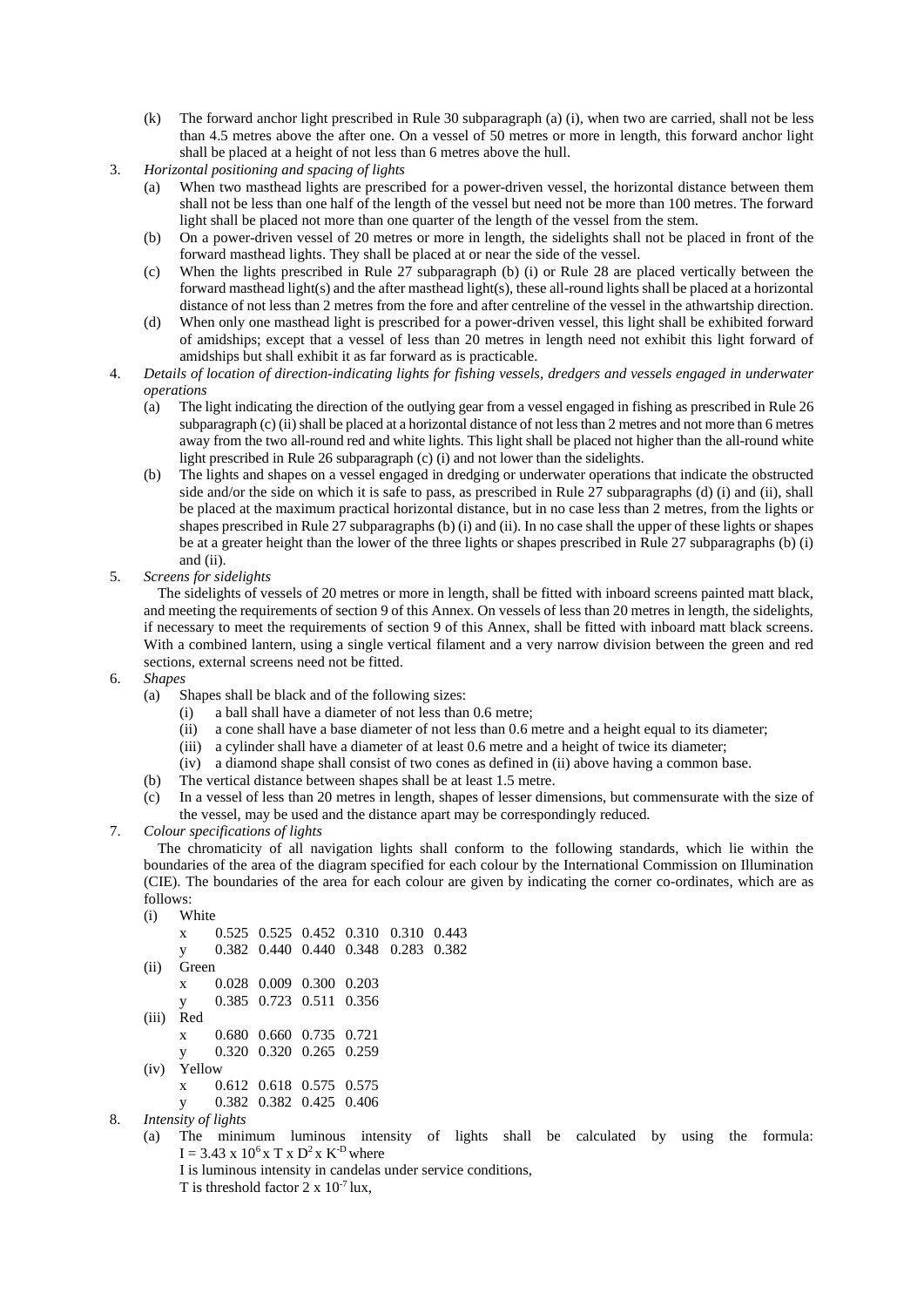D is the prescribed range of visibility (luminous range) of the light in nautical miles, K is atmospheric transmissivity

For prescribed lights the value of K shall be 0.8, corresponding to a meteorological visibility of approximately 13 nautical miles.

(b) A selection of figures derived from the formula is given in the following table:

| Prescribed range of visibility | Luminous intensity (luminous range) |
|--------------------------------|-------------------------------------|
| in nautical miles              | in candelas for $K=0.8$             |
|                                | 0.9<br>4.3<br>12<br>27<br>52<br>94  |

NOTE: The maximum luminous intensity of navigation lights should be limited, to avoid undue glare. This shall not be achieved by a variable control of the luminous intensity.

- 9. *Horizontal sectors*
	- (a) (i) In the forward direction, sidelights as fitted on the vessel shall show the minimum required intensities. The intensities must decrease to reach practical cutoff between 1 degree and 3 degrees outside the prescribed sectors.
		- (ii) For stern lights and masthead lights and at 22.5 degrees abaft the beam for sidelights, the minimum required intensities shall be maintained over the arc of the horizon up to 5 degrees within the limits of the sectors prescribed in Rule 21. From 5 degrees within the prescribed sectors, the intensity may decrease by 50% up to the prescribed limits. It shall decrease steadily to reach practical cut off at not more than 5 degrees outside the prescribed sectors.
	- (b) (i) All-round lights shall be so located as not to be obscured by masts, topmasts or structures within angular sectors of more than 6 degrees, except anchor lights prescribed in Rule 30, which need not be placed at an impracticable height above the hull.
		- (ii) If it is impracticable to comply with subparagraph (b) (i) of this section by exhibiting only one allaround light, two"all-round"lights shall be used suitably positioned or screened so that they appear, as far as practicable, as one light at a distance of a mile.
- 10. *Vertical sectors*
	- (a) The vertical sectors of electric lights as fitted, with the exception of lights on sailing vessels underway shall ensure that:
		- (i) at least the required minimum intensity is maintained at all angles from 5 degrees above to 5 degrees below the horizontal;
		- (ii) at least 60% of the required minimum intensity is maintained from 7.5 degrees above to 7.5 degrees below the horizontal.
	- (b) In the case of sailing vessels underway the vertical sectors of electric lights as fitted shall ensure that:
		- (i) at least the required minimum intensity is maintained at all angles from 5 degrees above to 5 degrees below the horizontal;
		- (ii) at least 50% of the required minimum intensity is maintained from 25 degrees above to 25 degrees below the horizontal.
	- (c) In the case of lights other than electric, these specifications shall be met as closely as possible.
- 11. *Intensity of non-electric lights*

Non-electric lights shall so far as practicable comply with the minimum intensities, as specified in the table given in section 8 of this Annex.

12. *Manoeuvring light*

Notwithstanding the provisions of section 2 paragraph (f) of this Annex, the manoeuvring light described in Rule 34 paragraph (b) shall be placed in the same fore and aft vertical plane as the masthead light or lights and, where practicable at a minimum height of 2 metres vertically above the forward masthead light, provided that it shall be carried not less than 2 metres vertically above or below the after masthead light. On a vessel where only one masthead light is carried the manoeuvring light, if fitted, shall be carried where it can best be seen, not less than 2 metres vertically apart from the masthead light.

- 13. *High speed craft*<sup>1</sup>
	- (a) The masthead light of high speed craft may be placed at a height related to the breadth of the craft lower than that prescribed in section 2 subparagraph (a) (i) of this Annex, provided that the base angle of the isosceles triangles formed by sidelights and masthead light, when seen in end elevation, is not less than 27 degrees.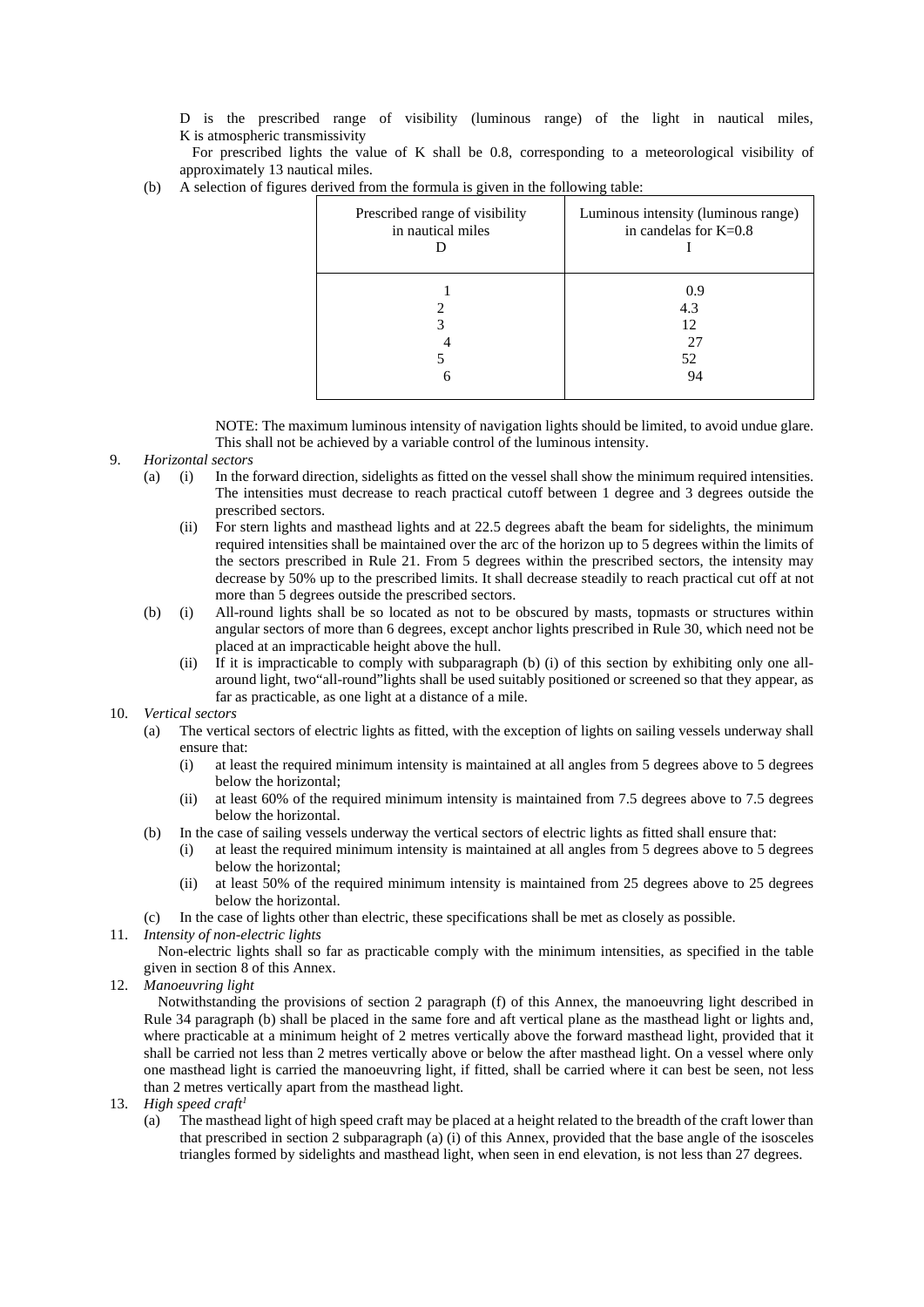(b) On high-speed craft of 50 metres or more in length, the vertical separation between foremast and mainmast light of 4.5 metres required by section 2 subparagraph (a) (ii) of this Annex, may be modified provided that

$$
y=\frac{\left(\alpha+17\phi\right)C}{1000}+2
$$

such distance shall not be less than the value determined by the following formula:

- where: y is the height of the mainmast light above the foremast light in metres;
	- a is the height of the foremast light above the water surface in service condition in metres;
		-
		- $\varphi$  is the trim in service condition in degrees;<br>C is the horizontal separation of masthead li is the horizontal separation of masthead lights in metres

<sup>1</sup> Refer to the International Code of Safety for High-Speed Craft, 1994 and the International Code of Safety for High-Speed Craft, 2000.

#### 14. *Approval*

The construction of lights and shapes and the installation of lanterns on board the vessel, shall satisfy the requirements set out by the Norwegian Maritime Authority. Equipment covered by the Regulations of 30 August 2016 No. 1042 on marine equipment, shall be type-approved by a Notified Body and marked in accordance with the said regulations.

Amended by Regulations of 24 October 1994 No. 976, 29 December 1998 No. 1460 (in force on 1 January 1999), 15 May 2001 No. 539, 31 August 2006 No. 1016, 20 December 2017 No. 2379 (in force on 1 January 2018).

## ANNEX II

## Additional signals for fishing vessels fishing in close proximity to other vessels engaged in fishing

#### 1. *General*

The lights mentioned below shall, if exhibited in pursuance of Rule 26 paragraph (d), be placed where they can best be seen. They shall be at least 0.9 metre apart but at a lower level than lights prescribed in Rule 26 subparagraphs (b) (i) and (c) (i). The lights shall be visible all round the horizon at a distance of at least 1 mile but at a lesser distance than the lights prescribed by these Rules for fishing vessels.

Vessels engaged in fishing inside the Norwegian fishing limit, shall exhibit the additional lights prescribed in this Annex. The additional lights shall be exhibited also when the vessel is not fishing in close proximity to other vessels engaged in fishing.

- 2. *Signals for trawlers*
	- (a) Vessels engaged in trawling, whether using demersal or pelagic gear, shall exhibit:
		- (i) when shooting their nets: two white lights in a vertical line;
		- (ii) when hauling their nets: one white light over one red light in a vertical line;
		- (iii) when the net has caught on an obstruction: two red lights in a vertical line;
	- (b) Any vessel engaged in pair trawling, shall exhibit:
		- (i) by night, a searchlight directed forward and in the direction of the other vessel of the pair;
		- (ii) when shooting or hauling their nets or when their nets have caught on an obstruction, the lights prescribed in paragraph (a) above.
- 3. *Signals for purse seiners*

Vessels engaged in fishing with purse seine gear, shall exhibit two yellow lights in a vertical line. These lights shall flash alternately every second and with equal light and occultation duration. These lights shall be exhibited only when the vessel is hampered by its fishing gear.

Amended by Regulations of 24 October 1994 No. 976, 15 May 2001 No. 539.

## ANNEX III

### Technical details of sound signal appliances

- 1. *Whistles*
	- (a) *Frequencies and range of audibility.*
		- The fundamental frequency of the signal shall lie within the range 70–700 Hz. The range of audibility of the signal from a whistle shall be determined by those frequencies, which may include the fundamental and/or one or more higher frequencies, which lie within the range  $180-700$  Hz ( $+/-1\%$ ) for a vessel of 20 metres or more in length, or 180–2100 Hz  $(+/-1\%)$  for a vessel of less than 20 metres in length and which provide the sound pressure levels specified in paragraph (c) below.
	- (b) *Limits of fundamental frequencies.*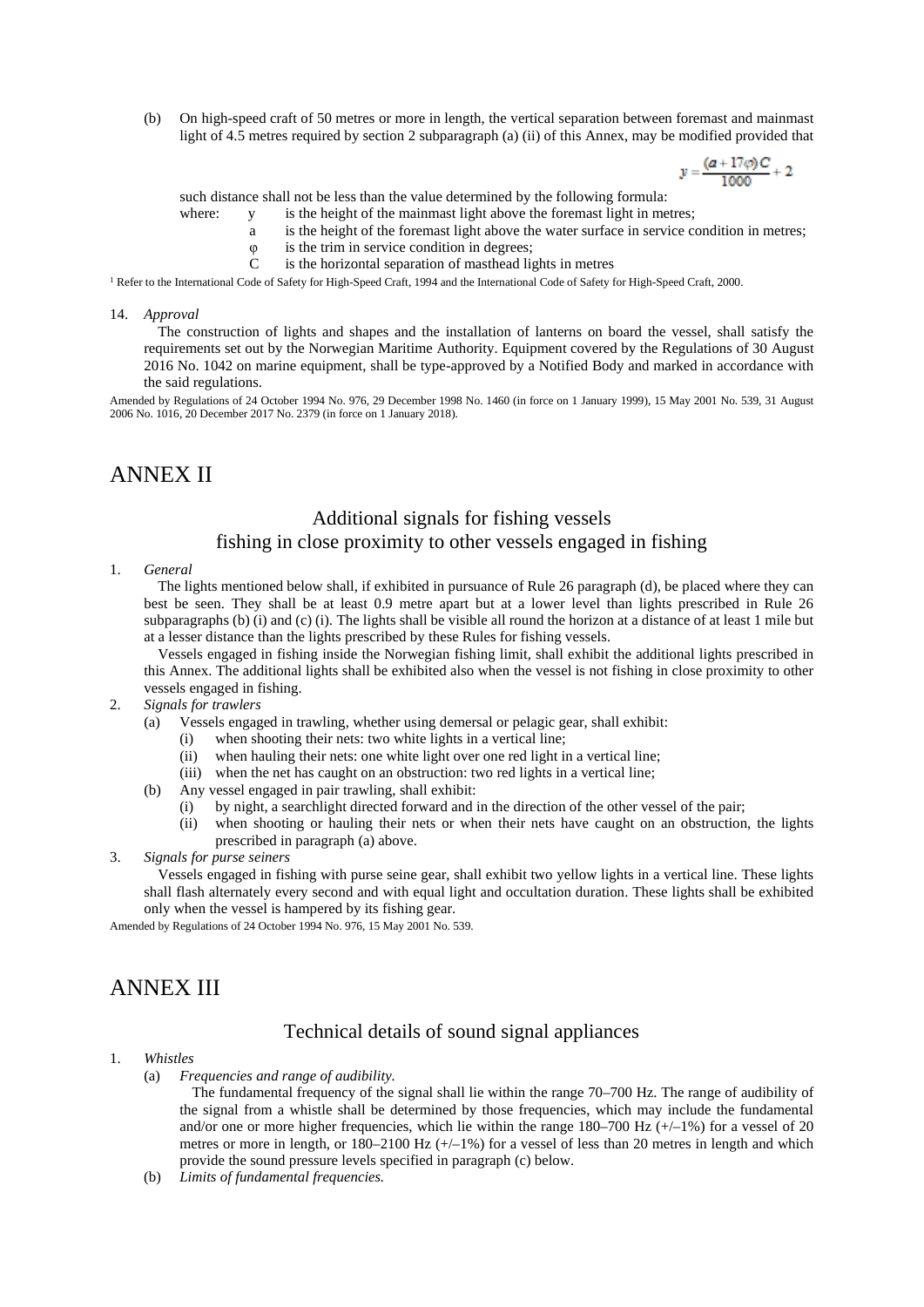To ensure a wide variety of whistle characteristics, the fundamental frequency of a whistle shall be between the following limits:

- (i) 70–200 Hz, for a vessel of 200 metres or more in length;
- (ii) 130–350 Hz, for a vessel of 75 metres but less than 200 metres in length;
- (iii) 250–700 Hz, for a vessel of less than 75 metres in length.
- (c) *Sound signal intensity and range of audibility.*

A whistle fitted in a vessel shall provide, in the direction of maximum intensity of the whistle and at a distance of 1 metre from it, a sound pressure level in at least one 1/3rd octave band within the range of frequencies 180–700 Hz ( $+/-1\%$ ) for a vessel of 20 metres or more in length, or 180–2100 Hz ( $+/-1\%$ ) for a vessel of less than 20 metres in length, of not less than the appropriate figure given in the table below:

| Length of vessel<br>in metres                                              | 1/3rd octave band level<br>at 1 metre in dB referred<br>to $2 \text{ X } 10^{-5} \text{ N/m}^2$ | Audibility range<br>in nautical miles      |
|----------------------------------------------------------------------------|-------------------------------------------------------------------------------------------------|--------------------------------------------|
| 200 or more<br>75 but less than 200<br>20 but less than 75<br>Less than 20 | 143<br>138<br>130<br>120 <sup>1</sup><br>$115^2$<br>111 <sup>3</sup>                            | $\mathfrak{D}$<br>1,5<br>0,5<br>0,5<br>0,5 |

When the measured frequencies lie within the range 180–450 Hz

<sup>2</sup> When the measured frequencies lie within the range 450–800 Hz

3 When the measured frequencies lie within the range 800–2100 Hz

The range of audibility in the table above is for information, and is approximately the range at which a whistle may be heard on its forward axis with 90% probability in conditions of still air on board a vessel having an average background noise level at the listening posts. (Taken to be 68 dB in the octave band centred on 250 Hz and 63 dB in the octave band centred on 500 Hz).

In practice, the range at which a whistle may be heard is extremely variable and depends critically on weather conditions. The values given can be regarded as typical, but under conditions of strong wind or high ambient noise level at the listening post, the range may be much reduced.

(d) *Directional properties.*

The sound pressure level of a directional whistle shall not be more than 4 dB below the prescribed sound pressure level on the axis at any direction in the horizontal plane within  $+/-45$  degrees of the axis. The sound pressure level at any other direction in the horizontal plane shall not be more than 10 dB below the prescribed sound pressure level on the axis, so that the range in any direction will be at least half the range on the forward axis. The sound pressure level shall be measured in that 1/3rd octave band which determines the audibility range.

(e) *Positioning of whistles.*

When a directional whistle is to be used as the only whistle on a vessel, it shall be installed with its maximum intensity directed straight ahead.

A whistle shall be placed as high as practicable on a vessel, in order to reduce interception of the emitted sound by obstructions and also to minimise hearing damage risk to personnel. The sound pressure level of the vessel's own signal at listening posts shall not exceed 110 dB(A) and so far as practicable should not exceed 100 dB(A).

(f) *Fitting of more than one whistle.*

If whistles are fitted at a distance apart of more than 100 metres, it shall be so arranged that they are not sounded simultaneously.

(g) *Combined whistle systems.*

If, due to the presence of obstructions, the sound field of a single whistle or of one of the whistles referred to in paragraph (f) above is likely to have a zone of greatly reduced signal level, it is recommended that a combined whistle system be fitted so as to overcome this reduction. For the purposes of the rules, a combined whistle system is to be regarded as a single whistle. The whistles of a combined system shall be located at a distance apart of not more than 100 metres and arranged to be sounded simultaneously. The frequency of any one whistle shall differ from those of the others by at least 10 Hz.

2. *Bell or gong.*